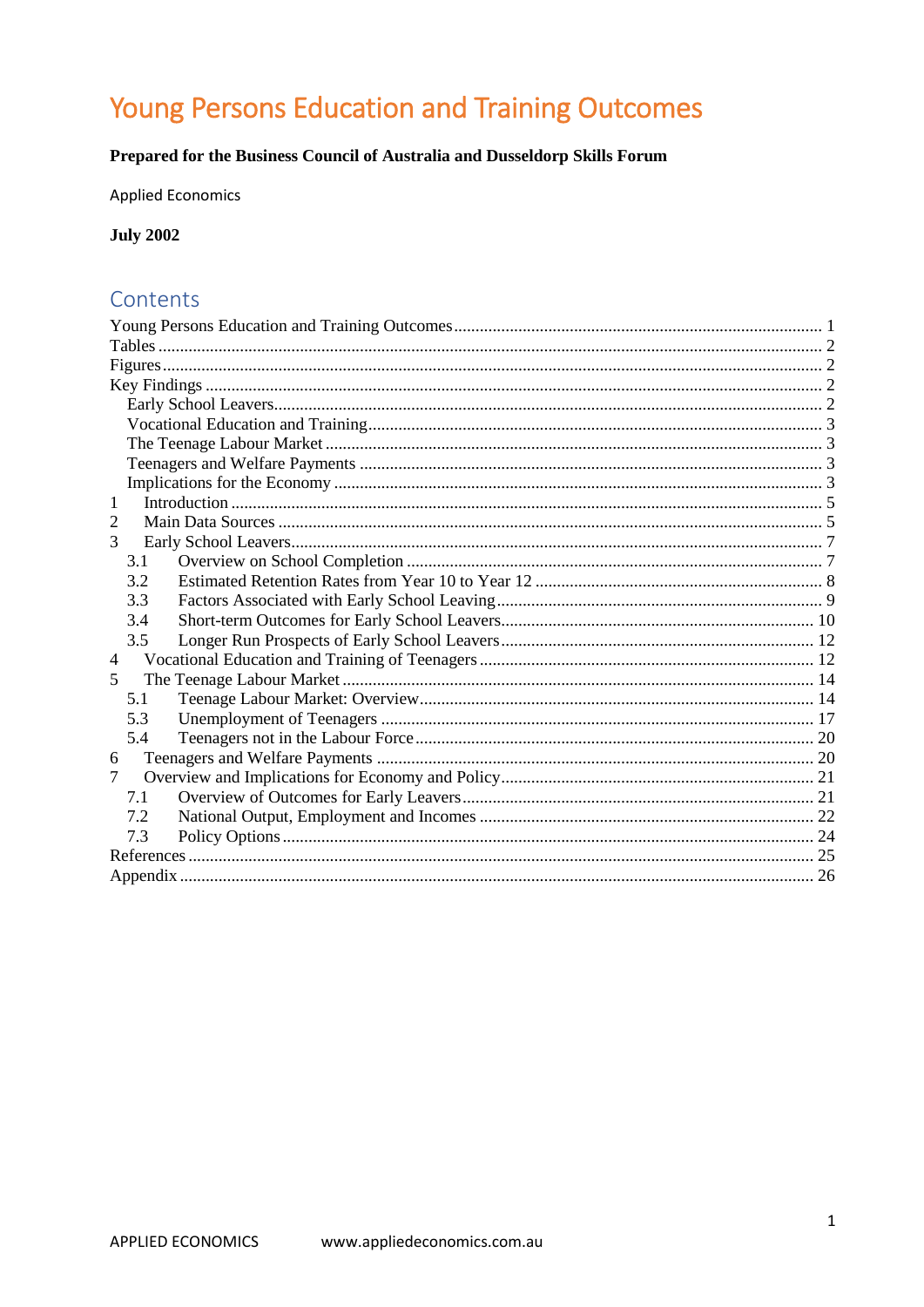# <span id="page-1-0"></span>**Tables**

| Table 1                                                                                                        |  |
|----------------------------------------------------------------------------------------------------------------|--|
| Table 2                                                                                                        |  |
| Table 3                                                                                                        |  |
| Table 4                                                                                                        |  |
| Proportion of 25-34 year old age group with at least upper secondary education in OECD countries in<br>Table 5 |  |
| 19998                                                                                                          |  |
|                                                                                                                |  |
|                                                                                                                |  |
|                                                                                                                |  |
|                                                                                                                |  |
|                                                                                                                |  |
| Table 11: Outcomes of school leavers seven years after they were, or would have been, in Year 12 (%) 12        |  |
| Table 12: Young persons aged 15 to 19 in VET courses in 2000 by highest school level ('000) 13                 |  |
|                                                                                                                |  |
|                                                                                                                |  |
|                                                                                                                |  |
|                                                                                                                |  |
|                                                                                                                |  |
|                                                                                                                |  |
|                                                                                                                |  |
|                                                                                                                |  |
|                                                                                                                |  |
|                                                                                                                |  |
| Table 23: Non full-time students aged 15-24 in receipt of YA, Newstart and special benefits, May 2002 21       |  |
|                                                                                                                |  |
|                                                                                                                |  |
|                                                                                                                |  |
|                                                                                                                |  |

# <span id="page-1-1"></span>Figures

# <span id="page-1-2"></span>Key Findings

The Business Council of Australia and the Dusseldorp Skills Forum jointly commissioned Applied Economics to report on the education and training outcomes of young people in Australia, with special reference to early school leavers. The following are the main findings.

### <span id="page-1-3"></span>Early School Leavers

About 270,000 students leave school each year. About 85,000 students, one-third of all school leavers, leave before completing Year 12.

The Year 12 completion rate for males is only 60 per cent. The completion rate for females is 73 per cent. These completion rates are low by OECD standards. Moreover, there was no increase in school completion rates in Australia in the 1990s.

Two-thirds of early school leavers in Australia do not enter further education in the following year. Thus each year at least 55,000 students do not complete Year 12 in normal school age.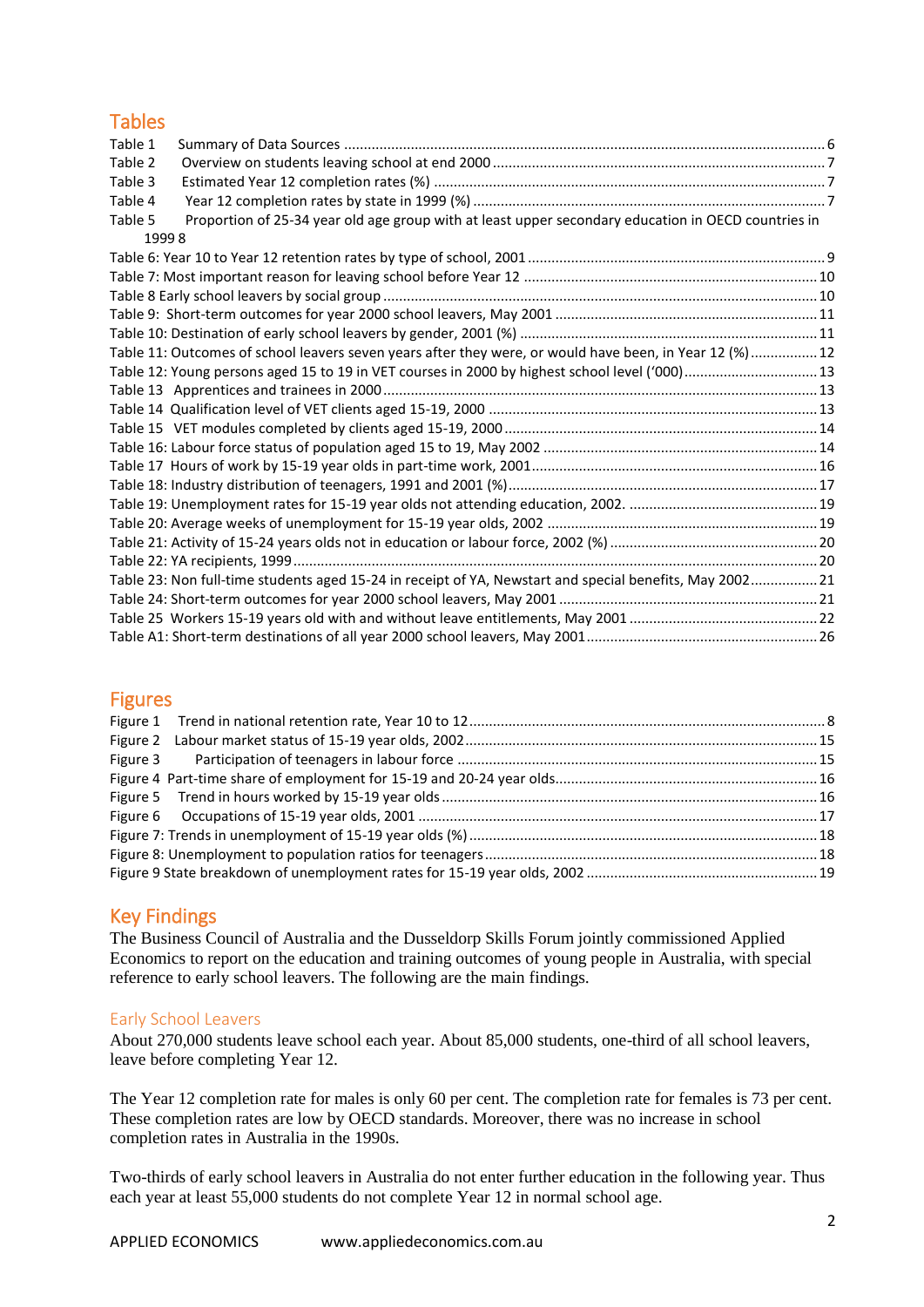Low literacy and numeracy is a major factor in early school leaving. A significant number of early school leavers fail to reach Year 10 standards.

### <span id="page-2-0"></span>Vocational Education and Training

About 370,000 young persons aged 15 to 19 take vocational education and training (VET) courses each year. This represents 20 per cent of the 15 to 19 population. Just over 100,000 VET students are on apprenticeships or traineeships

Two-thirds of VET students have left school before year 12. Many have only Year 10 schooling.

Completion rates for VET courses are low. Thirty per cent of VET students fail to complete half their courses.

#### <span id="page-2-1"></span>The Teenage Labour Market

In May 2002, 784,000 persons aged 15 to 19 were in the labour force. This represented 57 per cent of the population in this age group. Australia has the fifth highest labour force participation rate among this age group in the 29 OECD countries.

Of this labour force population, 216,000 were working full-time, 436,000 were working part-time, and 132,000 were unemployed.

However, about three-quarters of part–time workers work less than 15 hours per week. Nearly all parttime workers are casual workers without leave entitlements.

The service sector of the economy provides 95 per cent of the jobs for teenage females and 74 per cent of jobs for males. The retail sector provides about half of all jobs for teenagers.

With 132,000 unemployed teenagers in May 2002, the unemployment rate was about 17 per cent.

#### <span id="page-2-2"></span>Teenagers and Welfare Payments

In 1999, 326,000 young people aged 15 to 20 received youth allowance. Of the youth allowance recipients, three-quarters were in full-time education.

About 84,000 young people receiving the youth allowance were not in full-time education. Early school leavers make up over half these recipients of benefits.

#### <span id="page-2-3"></span>Implications for the Economy

The most vulnerable young persons are those who are:

- not in the work force and not in education
- unemployed and not in education
- unemployed and in only minor education
- employed part-time for less than 30 hours per week and not in education

Nearly one-half of all early school leavers fall into one of these four groups compared with only a quarter of Year 12 completers who do. In total, about 41,000 early school leavers are in one of these four most vulnerable groups each year.

Although some persons in these four categories are not at risk, most are. Most part-time workers work less than 15 hours per week and virtually all part-time workers are casual employees.

There is also evidence that labour force participation, employment prospects and wages rise significantly with length of time in school. For example seven years after Year 12, or what would be Year 12 in school, only 7 per cent of male Year 12 leavers are unemployed, but 21 per cent of Year 9 leavers are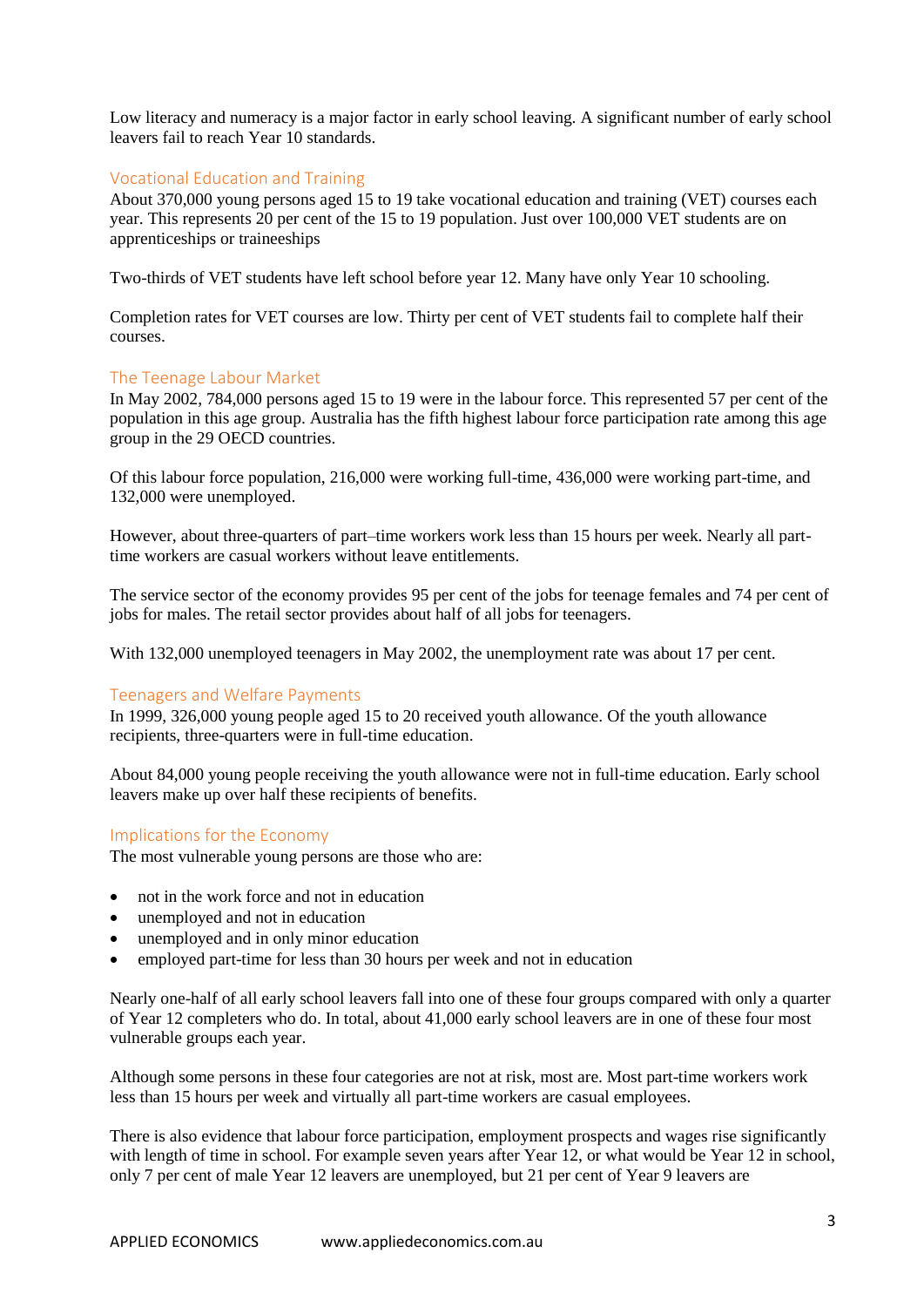unemployed. After a similar seven year period, only 7 per cent of female Year 12 leavers are not in the labour force, but 59 per cent of Year 9 leavers are not in the labour force.

The report provides preliminary estimates of the costs and benefits of providing Year 12 education to all students. The estimated cost could be in the order of \$\$700-800 million a year. The estimated income benefits would be higher than this after about five years as increasing numbers of students benefited cumulatively from the extra education. However these are indicative order of magnitude estimates only and require further analysis. This is being undertaken in a companion piece of work.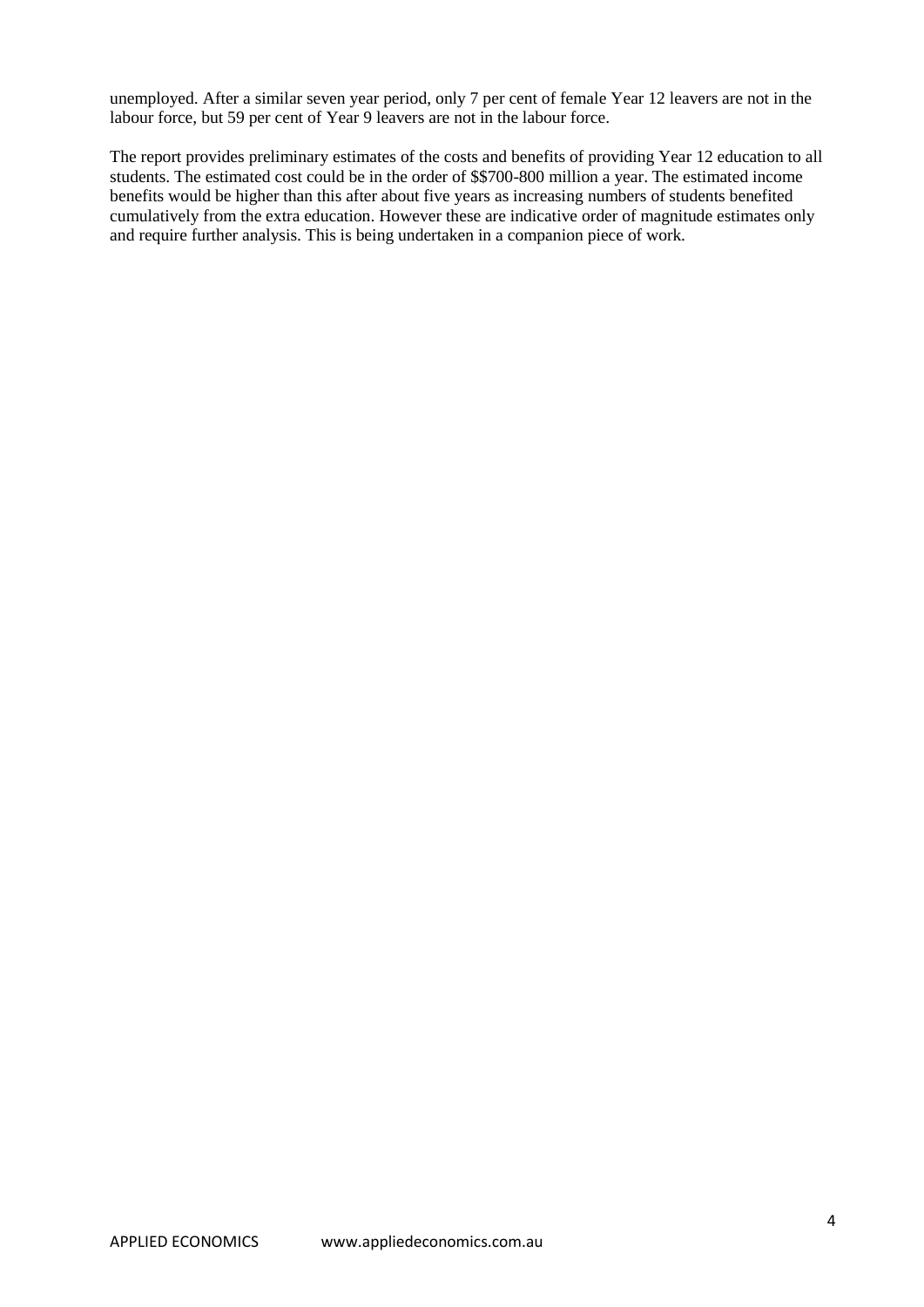# <span id="page-4-0"></span>1 Introduction

The Dusseldorp Skills Forum (DSF) has a prime mission to promote education and training of young people. The Business Council of Australia (BCA) has also identified education as a critical public policy area and plans to undertake a range of projects to promote equality of opportunity, and efficiency and excellence in education.

Accordingly, BCA and DSF jointly commissioned this report to examine the education and training outcomes of young people in Australia, with special reference to early school leavers. In particular the report is designed to provide information on:

- School retention patterns including type and size of education and training outcomes;
- The number of young people who do not pursue education, training or employment;
- Unemployment consequences and the implications for economic growth and the labour market; and
- Implications for the welfare sector and the budget.

The scope of the report is essentially descriptive. The report will provide an input to ongoing BCA and DSF programs for education and labour development. Although the report provides some analysis of issues and options, detailed analysis of the issues will be the subject of ongoing work by, or commissioned by, BCA and DSF.

The layout of the report is as follows:

Section 2 describes the main data sources that describe the education, training and employment of young people.

Section 3 focuses on early school leavers. It describes estimated school retention and completion rates, factors associated with early school leaving, and educational and employment outcomes for early leavers.

Section 4 takes up the story by discussing vocational education and training of teenagers.

Setion 5 describes the teenage labour market. It provides information on young people in the labour force, working full or part-time or unemployed. Where possible, the information is related to prior or concurrent education and training.

Section 6 provides information on teenagers receiving welfare payments by age and student status.

The last section of the report briefly outlines implications for the economy and policy options.

# <span id="page-4-1"></span>2 Main Data Sources

This report draws on two main sources: the Australian Bureau of Statistics (ABS) and the National Centre for Vocational and Educational Research (NCVER).

As shown in Table 1, various ABS surveys provide information on school retention rates, destinations of school leavers, labour market participation and the non-labour workforce.

The major ABS sources are:

- Schools Australia Cat. no. 4221.0
- Education to Work Cat no. 6337.0
- Labour Force Australia, Cat no 6203.0
- Persons not in the Labour Force, Cat no.6220.0

Table 1 also shows the population covered by the surveys. For example, the ABS *Labour Force Australia* provides information on all 15-19 year olds. *Education to Work* provides information on all 15-19 years olds who left school in the previous year.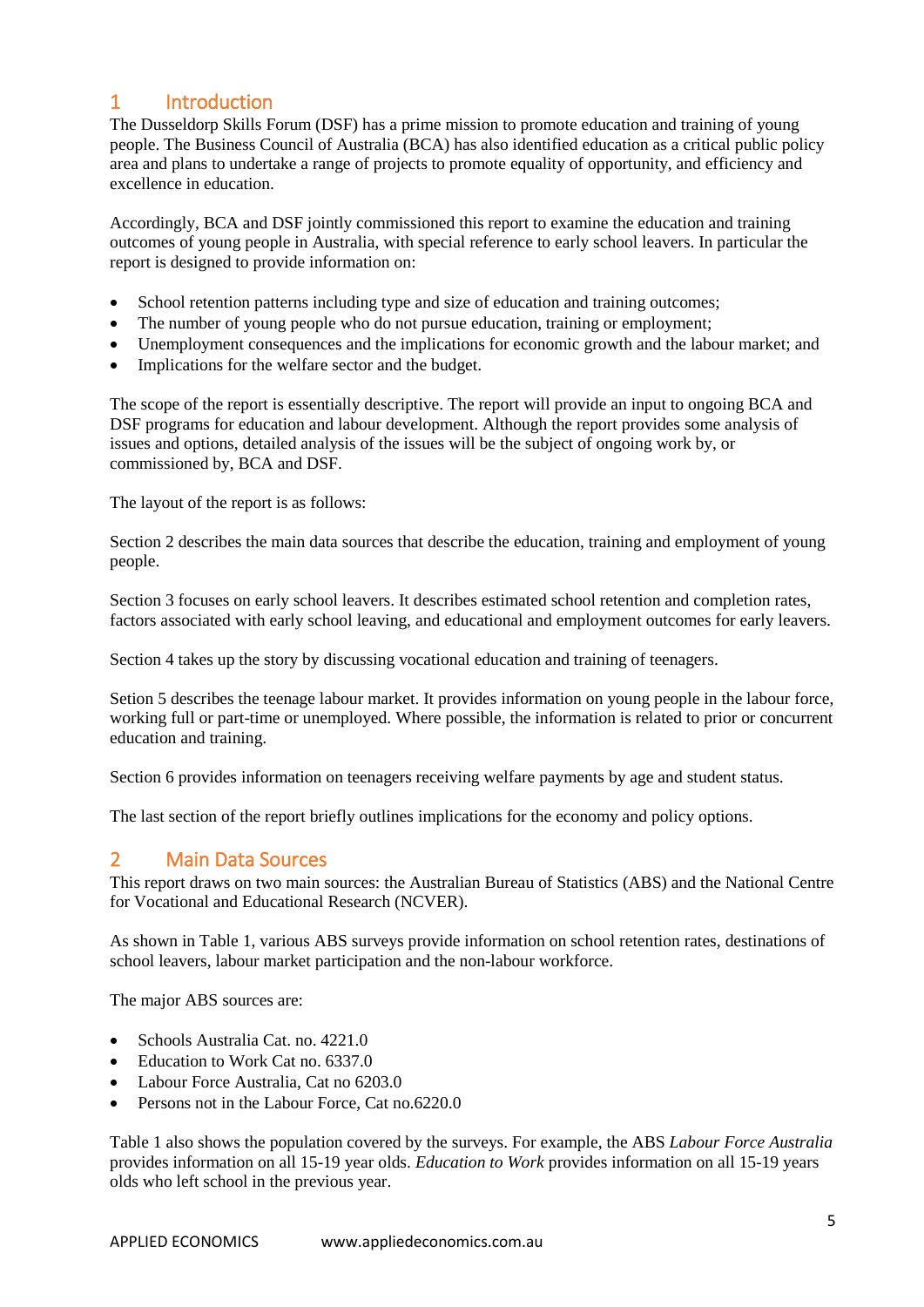NCVER provides information on vocational and educational training. Here there are two main sources.

- Annual Vocational and Training Statistics
- Annual Apprenticeship Statistics

The first of these sources provides information on participation in vocational and educational training. The second source provides data on teenagers with apprenticeships and traineeships.

The report draws on a number of other sources as described below. These include:

- The Ministerial Council for Employment, Education, Training and Youth Affairs (MCEETYA), which provides estimates of school completion rates and information on long run outcomes for school leavers.
- The Department of Family and Community Services, which provides data on recipients of the Youth Allowance.
- Various work done or commissioned by the Australian Council for Educational Research (ACER), including ACER's *Longitudinal Study of Australian Youths*.

<span id="page-5-0"></span>

| <b>Table 1</b>                                      | <b>Summary of Data Sources</b>                         |                   |        |                                                                           |                        |                                                                                                  |  |
|-----------------------------------------------------|--------------------------------------------------------|-------------------|--------|---------------------------------------------------------------------------|------------------------|--------------------------------------------------------------------------------------------------|--|
| Institution                                         | Survey                                                 | Year <sup>a</sup> | Month  | Population                                                                | N <sub>o</sub>         | Relevant<br>information                                                                          |  |
| <b>ABS</b>                                          | Schools Australia<br>Cat. No. 4221.0                   | 1981-<br>2001     | August | Secondary school<br>students                                              | $\overline{a}$         | School retention<br>rates                                                                        |  |
| <b>ABS</b>                                          | <b>Education</b> to<br>Work Cat no.<br>6337.0          | 2001              | May    | All school leavers<br>in 15-19 age group                                  | 270,000                | Destinations of<br>school leavers                                                                |  |
| <b>ABS</b>                                          | Labour Force<br>Australia, Cat no<br>6203              | 1981-<br>2002     | May    | All 15-19 year olds                                                       | 1,365,000<br>(in 2002) | Labour market<br>information, e.g.<br>participation, full<br>and part time work,<br>unemployment |  |
| <b>ABS</b>                                          | Persons not in the<br>Labour Force, Cat<br>no.6220     | 2002              | May    | 15-24 year olds not<br>in labour force                                    | 580,000                | Activity of persons<br>outside the labour<br>force                                               |  |
| <b>NCVER</b>                                        | Annual<br>Vocational and<br><b>Training Statistics</b> | 2000              | June   | All 15-19 year olds<br>taking VET courses                                 | 373,000                | VET participants                                                                                 |  |
| <b>NCVER</b>                                        | Annual<br>Apprenticeship<br><b>Statistics</b>          | 2001              | June   | All 15-19 year olds<br>undertaking<br>apprenticeships and<br>traineeships | 100,000                | Data on apprentices<br>and training                                                              |  |
| <b>MCEEYTA</b>                                      | National schools<br>collection                         | 1994-<br>1999     |        | All school students                                                       |                        | School completion<br>rates                                                                       |  |
| <b>ACER</b>                                         | Longitudinal<br>Study of<br><b>Australian Youths</b>   |                   |        | Sample of school<br>students                                              |                        | Reasons for leaving<br>school<br>Long run outcomes<br>for school leavers                         |  |
| Department of<br>Family and<br>Community<br>Affairs | Statistical<br>overview of<br>welfare recipients       | 1999              | May    | All 15-19 Youth<br>Allowance<br>recipients                                | 300,000                | Data on recipients<br>of youth allowance                                                         |  |

Year shown refers to year of survey described in this report.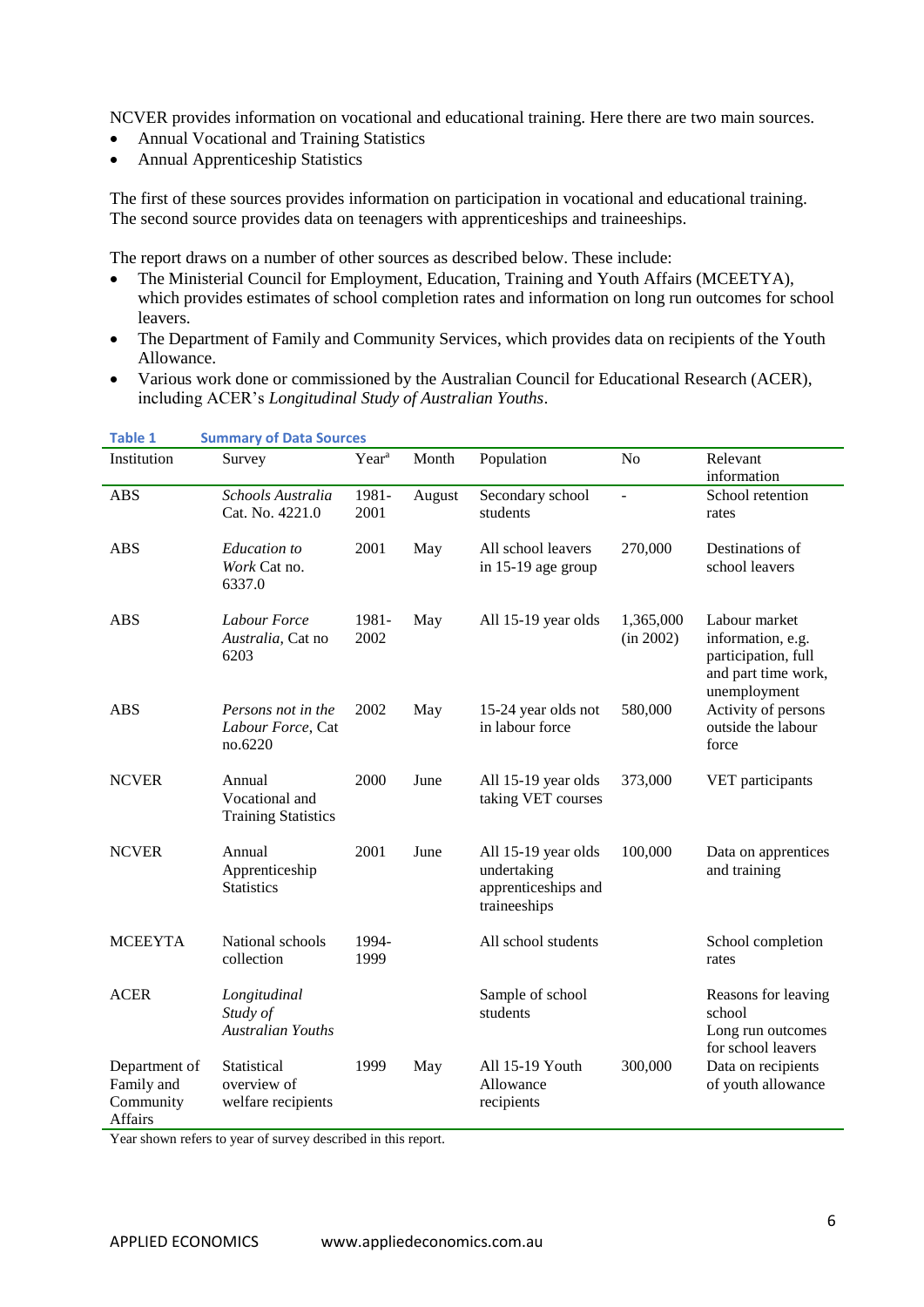# <span id="page-6-0"></span>3 Early School Leavers

### <span id="page-6-1"></span>3.1 Overview on School Completion

Table 2 shows the number of students who left school in 2000 and their status as at May 2001. A total of 270,000 students left school in 2000. Of these students, 86,000 students (32 per cent) left before completing Year 12.

Table 2 also shows that 71 per cent of Year 12 completers entered further education and training, but that only 35 per cent of early school leavers did so.

| TANIE Z<br>Overview on students reaving scribbi at end zood |        |                             |         |                           |         |               |  |
|-------------------------------------------------------------|--------|-----------------------------|---------|---------------------------|---------|---------------|--|
| <b>Student position in May 2001</b>                         |        | <b>Early school leavers</b> |         | <b>Year 12 completers</b> |         | <b>Total</b>  |  |
|                                                             | No     | $\%$                        | No      | $\%$                      | No      | $\frac{0}{0}$ |  |
| In education or training                                    | 29.537 | 34.5                        | 130.474 | 70.9                      | 162,052 | 60.1          |  |
| Not in education or training                                | 54,081 | 63.1                        | 53.510  | 29.1                      | 107.591 | 39.9          |  |
|                                                             |        |                             |         |                           |         |               |  |
| Total                                                       | 85,660 | 100.0                       | 183.984 | 100.0                     | 269.644 | 100.0         |  |
| Course ADC Education to Work Cat no 6227 0 unpublished data |        |                             |         |                           |         |               |  |

<span id="page-6-2"></span>**Table 2 Overview on students leaving school at end 2000** 

*Source: ABS Education to Work, Cat no.6227.0, unpublished data* 

As shown in Table 3, there was little change in school completion rates in the 1990s. For most of the decade, the estimated school completion rate was around 66 per cent. Female completion rates are significantly higher than male completion rates.

#### <span id="page-6-3"></span>**Table 3 Estimated Year 12 completion rates (%)**

| Year | Male | Female | Total |
|------|------|--------|-------|
| 1994 | 63   | 74     | 68    |
| 1995 | 61   | 73     | 67    |
| 1996 | 60   | 72     | 65    |
| 1997 | 58   |        | 64    |
| 1998 | 60   | 72     | 66    |
| 1999 | 61   | 74     | 67    |

*Source: MCEETYA, 2000, National Schools Collection*

Table 4 shows completion rates by state in 1999. ACT and Tasmania have the highest completion rates. WA and Northern Territory have the lowest completion rates. The latter figures are deflated by student participation in community education, which is not allocated a grade and not included in the Territory's retention rates.

<span id="page-6-4"></span>

| Table 4 | Year 12 completion rates by state in 1999 (%) |  |  |
|---------|-----------------------------------------------|--|--|
|         |                                               |  |  |

| State              | Completion rate |
|--------------------|-----------------|
| <b>NSW</b>         | 65              |
| Victoria           | 68              |
| Queensland         | 70              |
| Western Australia  | 62              |
| South Australia    | 67              |
| Tasmania           | 76              |
| ACT                | 78              |
| Northern Territory | 42              |
| Australia          | 67              |

*Source: MCEETYA, 2000, National Schools Collection*

In terms of international comparisons, Australia has a relatively small proportion of people with at least upper secondary education. In Australia only 65 per cent of the 25-34 year old age group has at least upper secondary education, compared with an OECD average of 72 per cent (see Table 5).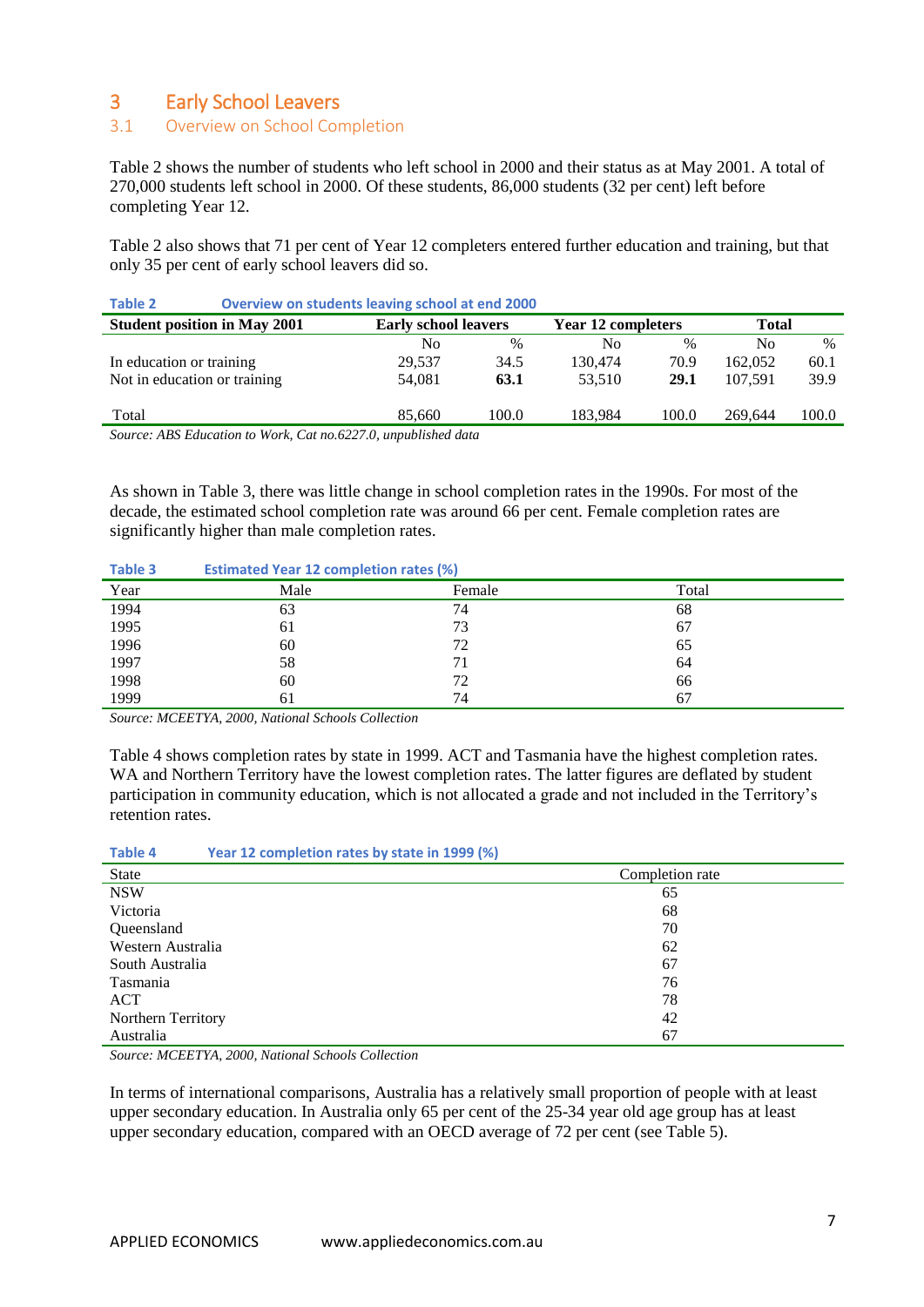|                      | Percentage |
|----------------------|------------|
| Australia            | 65         |
| Austria <sup>a</sup> | 83         |
| Belgium              | 73         |
| Canada               | 87         |
| Czech Republic       | 93         |
| Denmark              | 87         |
| Finland              | 86         |
| France               | 76         |
| Germany              | 85         |
| Greece               | 71         |
| Hungary              | 80         |
| Iceland              | 64         |
| Ireland <sup>a</sup> | 67         |
| Italy                | 55         |
| Japan                | 93         |
| Korea                | 93         |
| Luxembourg           | 61         |
| Mexico               | 25         |
| New Zealand          | 79         |
| Norway <sup>a</sup>  | 94         |
| Poland <sup>a</sup>  | 62         |
| Portugal             | 30         |
| Spain                | 55         |
| Sweden               | 87         |
| Switzerland          | 89         |
| Turkey               | 26         |
| United Kingdom       | 66         |
| <b>United States</b> | $88\,$     |
| Country mean         | 72         |

#### <span id="page-7-1"></span>**Table 5 Proportion of 25-34 year old age group with at least upper secondary education in OECD countries in 1999**

Year of reference 1998 *Source: OECD, Education at a Glance 2001*

# <span id="page-7-0"></span>3.2 Estimated Retention Rates from Year 10 to Year 12

More recent information on school retention rates is available from the ABS. Estimated retention rates measure the completion in schools of a cohort of students. Thus, retention rates from Year 10 to 12 show the estimated number of students who began in year 10 and continue to Year 12, expressed as a percentage of the number of students who began in Year 10. Estimated retention rates do not take into account migration between schools and between states. Also, they measure only those who continue to Year 12 rather than those who complete Year 12. Thus, estimated retention rates show main trends and differences, but do not quantify precisely the number of early school leavers.



#### <span id="page-7-2"></span>**Figure 1Trend in national retention rate, Year 10 to 12**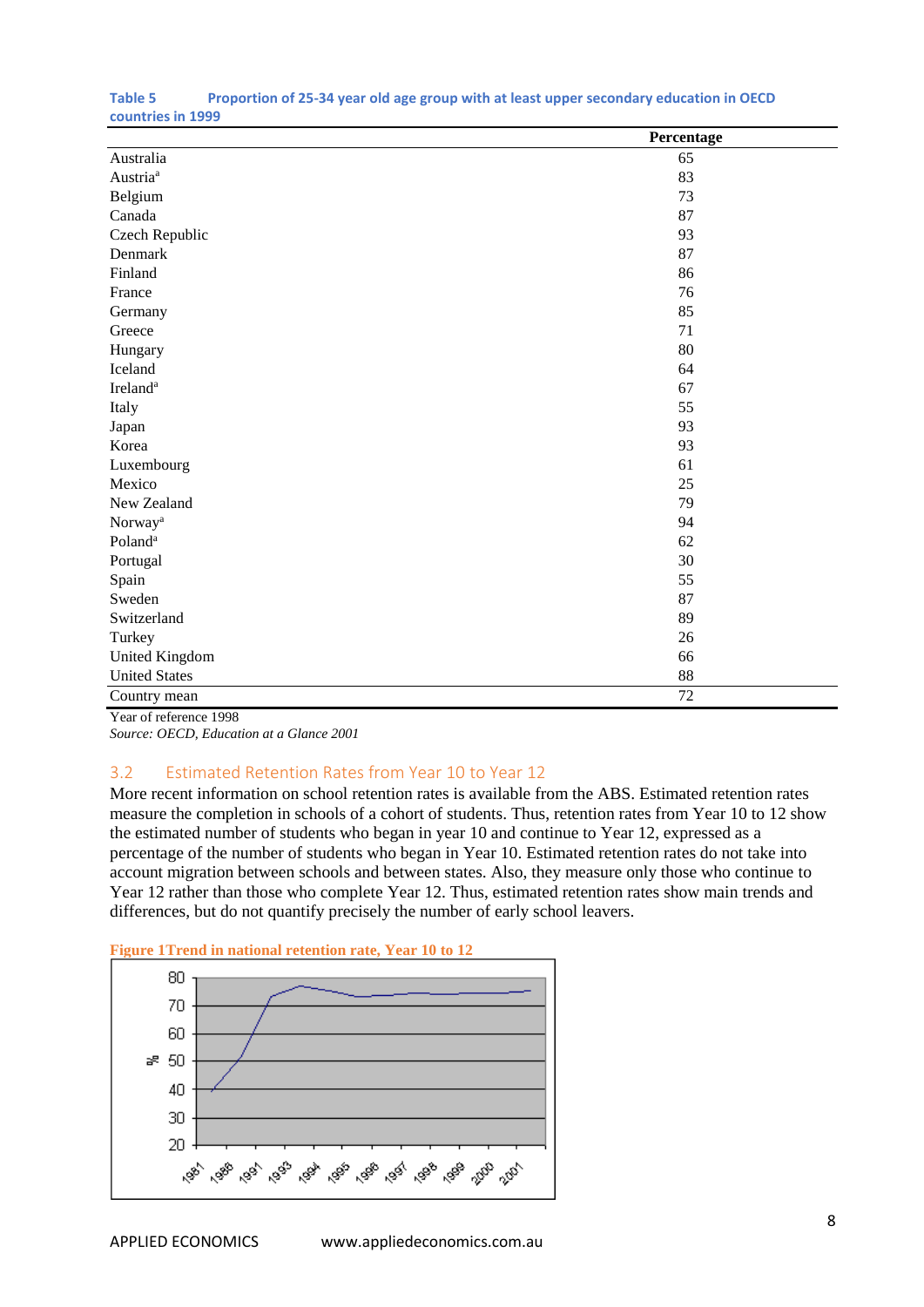#### *Source: ABS Schools Australia, Cat no. 4221*

Figure 1 shows that the national retention rate between Year 10 and Year 12 rose significantly over the last 20 years. In 1981, only 39 per cent of the Year 10 cohort progressed to Year 12. The retention rate doubled in the 1980s and peaked at 78 per cent in 1993. However, the rate then declined to 1996 but rose marginally to reach 75 per cent in  $2001$ .<sup>1</sup>

ABS Schools Australia also provides detailed retention rates by state and gender. These retention rates confirm the findings with respect to both states and gender shown in Section 3.1 and are not described separately here.

However, the ABS provides additional insight into retention rates by type of school. As shown in Table 6, fewer students stay to Year 12 in government schools than in non-government schools. Sixty eight per cent of students in government schools who began in Year 10 continued to Year 12, compared with 84 per cent in non-government schools. Note, however, that the figures are influenced by migration from government to non-government schools, which reduces government schools retention rates and lifts nongovernment school retention rates.

|         | Table 0. Fear 10 to Teal 12 Feterition rates by type of scribbil, 2001 |          |                 |       |              |                   |  |  |
|---------|------------------------------------------------------------------------|----------|-----------------|-------|--------------|-------------------|--|--|
|         | <b>Government total</b>                                                |          | Non-government  |       |              | All schools total |  |  |
|         |                                                                        | Anglican | <b>Catholic</b> | Other | <b>Total</b> |                   |  |  |
| Year 10 | 96.8                                                                   | 106.5    | 96.7            | 105   | 89.3         | 94.2              |  |  |
| Year 11 | 83.4                                                                   | 99.8     | 85.8            | 103   | 92.9         | 86.7              |  |  |
| Year 12 | 67.8                                                                   | 99.9     | 78.0            | 92    | 84.4         | 73.4              |  |  |

#### <span id="page-8-1"></span>**Table 6: Year 10 to Year 12 retention rates by type of school, 2001**

*Source: ABS Schools Australia, Cat no. 422, commissioned data*

### <span id="page-8-0"></span>3.3 Factors Associated with Early School Leaving

Drawing on ACER's *Longitudinal Study of Australian Youths,* Marks and Fleming (1999) report that finding a job or obtaining an apprenticeship is the most important reason students give for leaving school before Year 12. Dislike of school is also an important reason for leaving school early (See Table 7).<sup>2</sup>

Other research has shown that performance at school and socioeconomic status influences early school leaving. Lamb and Rumberger (1998) found a negative relationship between school achievement and non-completion of school. Likewise, Robinson (1999) found that students in the top quartile of school achievement were 7 to 8 times more likely to complete school than those in the lowest quartile.

Literacy and numeracy in Year 9 is also a factor associated with early school leaving. Ball and Lamb (2001) found that those in the lowest quartile of achievement in the literacy and numeracy test in Year 9 are almost 4 times more likely to leave school early than those in highest quartile of achievement.

MCEETYA (2000) reports that 77 per cent of students from high socioeconomic households complete Year 12 compared with only 61 per cent of students from low socioeconomic households.

Table 8 provides more detail. It shows that early school leavers are more likely to have parents in low skilled jobs or with little formal education. Students with parents in manual employment are almost twice as likely to leave school early as students with parents from a professional background. Eleven per cent of students whose parents have an education level that is more than 1 standard deviation below the mean left school early. This compares with 3 per cent of students whose parents have an education level than is one standard deviation above the mean.

-

 $1$  These retention rates are higher than the completion rates in Section 3.2 because they do not include students dropping out before Year 10 or in Year 12.

 $2$  In the consultant's field work on a related job, dislike of school appeared to be a stronger motive for early school leaving than might be inferred from Table 7.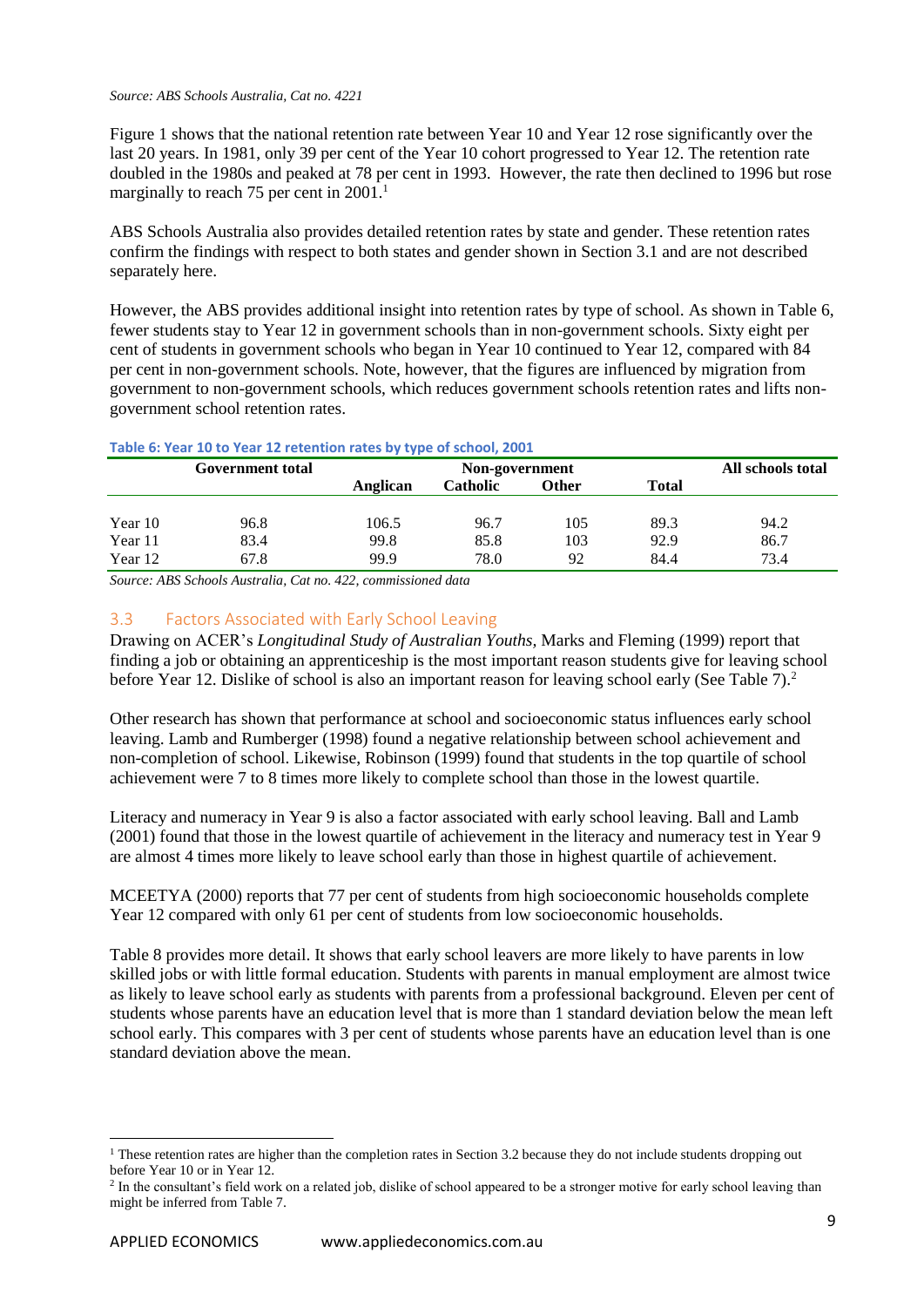In addition, teenagers are more likely to leave school early if they have an ASTI or non-English speaking background. Moreover, those residing in regional or rural areas display a higher incidence of early school leaving.

<span id="page-9-1"></span>**Table 7: Most important reason for leaving school before Year 12**

| Reason for leaving school                                   | Male          | Female    | All       |
|-------------------------------------------------------------|---------------|-----------|-----------|
|                                                             | $N = 467$     | $N = 328$ | $N = 795$ |
|                                                             | $\frac{0}{0}$ | $\%$      | $\%$      |
| I wanted to get a job/apprenticeship                        | 64            | 40        | 54        |
| I was not doing well as school                              | 4             |           |           |
| I wanted to do job training that wasn't available at school | 3             | 8         |           |
| I didn't like school                                        | 11            | 15        |           |
| Financially it was hard to stay at school                   |               | 3         |           |
| Teachers thought I should                                   |               |           |           |
| To earn my own money                                        |               |           | 6         |
| The school didn't offer the subjects/courses I wanted to do |               | 8         |           |
| Other reasons                                               |               | 14        | 10        |
|                                                             | 100           | 100       | 100       |

*Source: Mark & Fleming (1999)*

<span id="page-9-2"></span>**Table 8 Early school leavers by social group**

|                                      | All | Male           | Females        |
|--------------------------------------|-----|----------------|----------------|
|                                      | %   | $\%$           | $\%$           |
| Total cohort population              | 9   | 10             | 7              |
| Parents Occupation                   |     |                |                |
| Professional/Managerial              | 6   | 7              | 5              |
| Clerical/Personal Service            | 6   | 7              | 5              |
| <b>Skilled Manual</b>                | 11  | 13             | 9              |
| <b>Unskilled Manual</b>              | 12  | 17             | 9              |
| <b>Parental Education Level</b>      |     |                |                |
| More than 1 SD above mean            | 3   | $\overline{4}$ | $\overline{c}$ |
| Mean to 1 SD above mean              | 8   | 9              | 7              |
| 1 SD below mean                      | 10  | 12             | $\overline{7}$ |
| More than 1 SD below mean            | 11  | 13             | 9              |
| Aboriginal or Torres Strait Islander |     |                |                |
| ATSI background                      | 21  | 22             | 20             |
| Non-ATSI background                  | 8   | 10             | 7              |
| Language Background                  |     |                |                |
| Non-English speaking background      | 6   | 7              | 4              |
| English speaking background          | 9   | 10             | 8              |
| Region                               |     |                |                |
| Metropolitan $(>100,000)$            | 6   | 7              | 6              |
| Regional (1,000-99,000)              | 10  | 12             | 8              |
| Rural/remote(<1,000)                 | 14  | 17             | 10             |

SD = Standard Deviation

Source: Marks & Fleming (1999, Table 1)

#### <span id="page-9-0"></span>3.4 Short-term Outcomes for Early School Leavers

Table 9 shows the short-term educational outcomes for year 2000 school leavers. As at May 2001, only 35 per cent of early school leavers were in further eduction or training, mainly in TAFES. Over 60 per cent were not participating in training or education.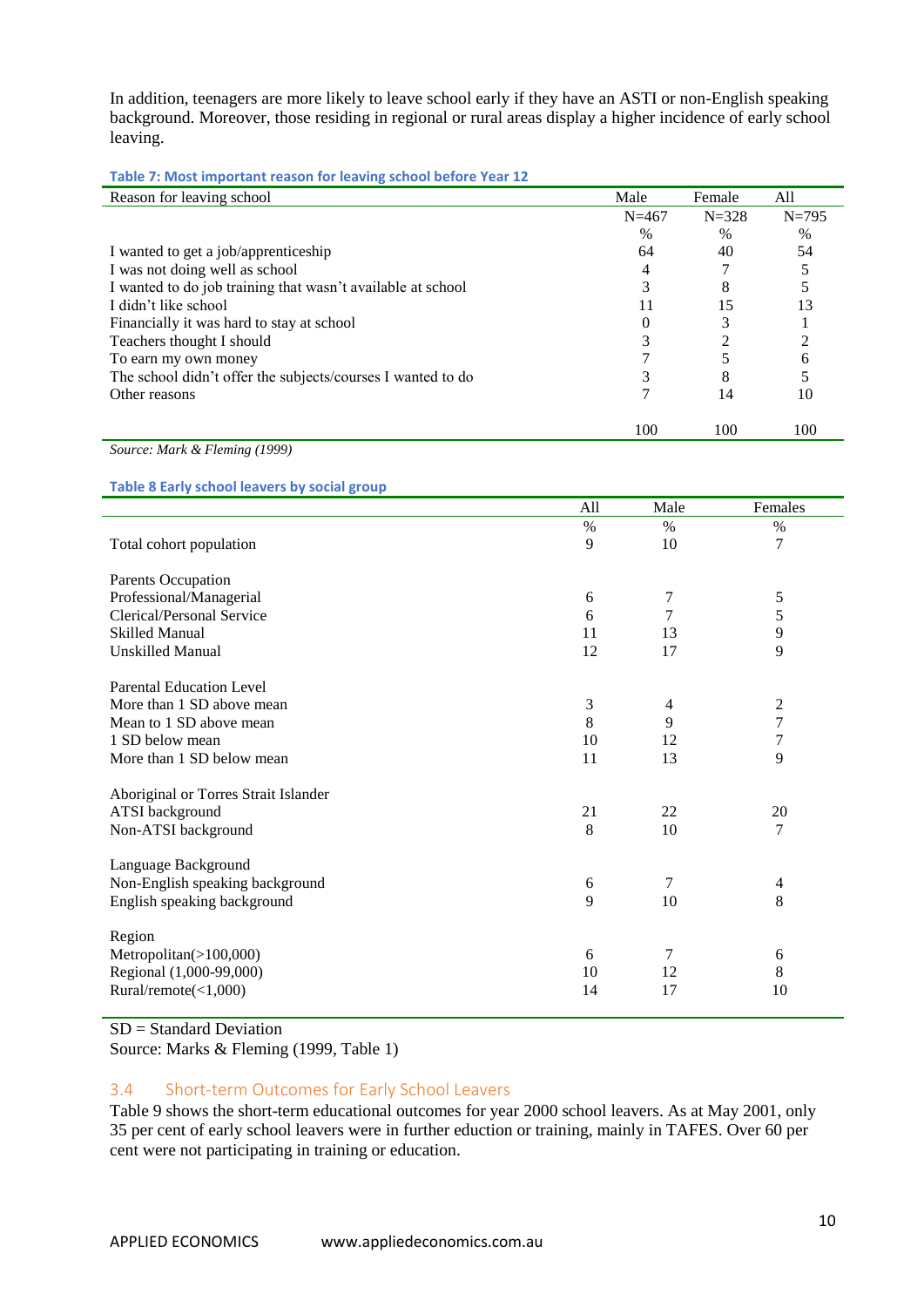In Section 7.1, we examine the short-term employment outcomes for early school leavers. Just over half were in employment. However, 28 per cent of early school leavers were unemployed and 20 per cent were not participating in the labour force.

Outcomes for early school leavers also vary with the level of schooling obtained. As shown in Table A1 in the Appendix, 23 per cent of Year 9 leavers who are not in education or training are unemployed. The corresponding figure for Year 11 leavers is 14 per cent.

On the other hand, 71 per cent of Year 12 completers were undertaking training and education (71 per cent), mostly at university level. Year 12 completers are also more likely to participate in the labour force and less likely to be unemployed.

| <b>Early school leavers</b> |       |         |                                                                          | <b>Total</b>              |       |
|-----------------------------|-------|---------|--------------------------------------------------------------------------|---------------------------|-------|
| No                          | %     | No      | %                                                                        | No                        | %     |
|                             |       |         |                                                                          |                           |       |
| 18,143                      | 21.2  | 46,205  | 25.1                                                                     | 68,866                    | 25.5  |
| 0                           | 0.0   | 77,265  | 42.0                                                                     | 77,265                    | 28.6  |
| 11,394                      | 13.3  | 7.004   | 3.8                                                                      | 15.921                    | 5.9   |
| 29,537                      | 34.5  | 130,474 | 70.9                                                                     | 162,052                   | 60.1  |
|                             |       |         |                                                                          |                           |       |
| 27,878                      | 32.5  | 40,239  | 21.9                                                                     | 68,117                    | 25.3  |
| 15,204                      | 17.7  | 8,744   | 4.8                                                                      | 23,948                    | 8.9   |
| 10,999                      | 12.8  | 4,527   | 2.5                                                                      | 15,526                    | 5.8   |
| 54,081                      | 63.1  | 53,510  | 29.1                                                                     | 107,591                   | 39.9  |
|                             |       |         |                                                                          |                           |       |
| 85,660                      | 100.0 | 183,984 | 100.0                                                                    | 269,644                   | 100.0 |
|                             |       |         | TWAIL 31 SHOTL ICHIN OWNOOHIGS TOT YOUR LOOD SUITOOI ICUTCIS) ITINY LOOL | <b>Year 12 completers</b> |       |

<span id="page-10-0"></span>**Table 9: Short-term outcomes for year 2000 school leavers, May 2001**

*Source: ABS Education to Work, Cat no.6227.0, unpublished data* 

#### **Differences in destinations by gender**

Males represent two-thirds of early school leavers. In 2001, over 58,000 male 15-19 year olds left school before completing year 12, compared with 27,000 female early school leavers.

However, in percentage terms, the destinations of male and female early leavers are similar. Females are marginally more likely to take up further education.

<span id="page-10-1"></span>

| Table 10: Destination of early school leavers by gender, 2001 (%) |  |  |  |  |  |  |  |  |
|-------------------------------------------------------------------|--|--|--|--|--|--|--|--|
|-------------------------------------------------------------------|--|--|--|--|--|--|--|--|

|                           |              | <b>Early School Leavers</b> |              | <b>School Completers</b> |
|---------------------------|--------------|-----------------------------|--------------|--------------------------|
|                           | <b>Males</b> | Females                     | <b>Males</b> | Females                  |
| In training/education     |              |                             |              |                          |
| <b>TAFE</b>               | 22.7         | 28.2                        | 29.1         | 21.6                     |
| University                | 0.0          | 0.0                         | 37.5         | 46.0                     |
| Other                     | 10.8         | 10.2                        | 5.4          | 2.4                      |
| Total                     | 33.5         | 38.4                        | 72.0         | 70.0                     |
| Not in training/education |              |                             |              |                          |
| Employed                  | 33.4         | 32.2                        | 20.6         | 23.0                     |
| Unemployed                | 17.0         | 18.1                        | 4.5          | 4.9                      |
| Not in Labour Force       | 16.1         | 11.3                        | 2.9          | 2.1                      |
| Total                     | 66.5         | 61.6                        | 28.0         | 30.0                     |
| <b>Grand total</b>        | 100.0        | 100.0                       | 100.0        | 100.0                    |
| <b>Numbers</b>            | 58,532       | 27,126                      | 86,864       | 97,120                   |

*Source: ABS Education to Work, Cat no.6227.0, unpublished data*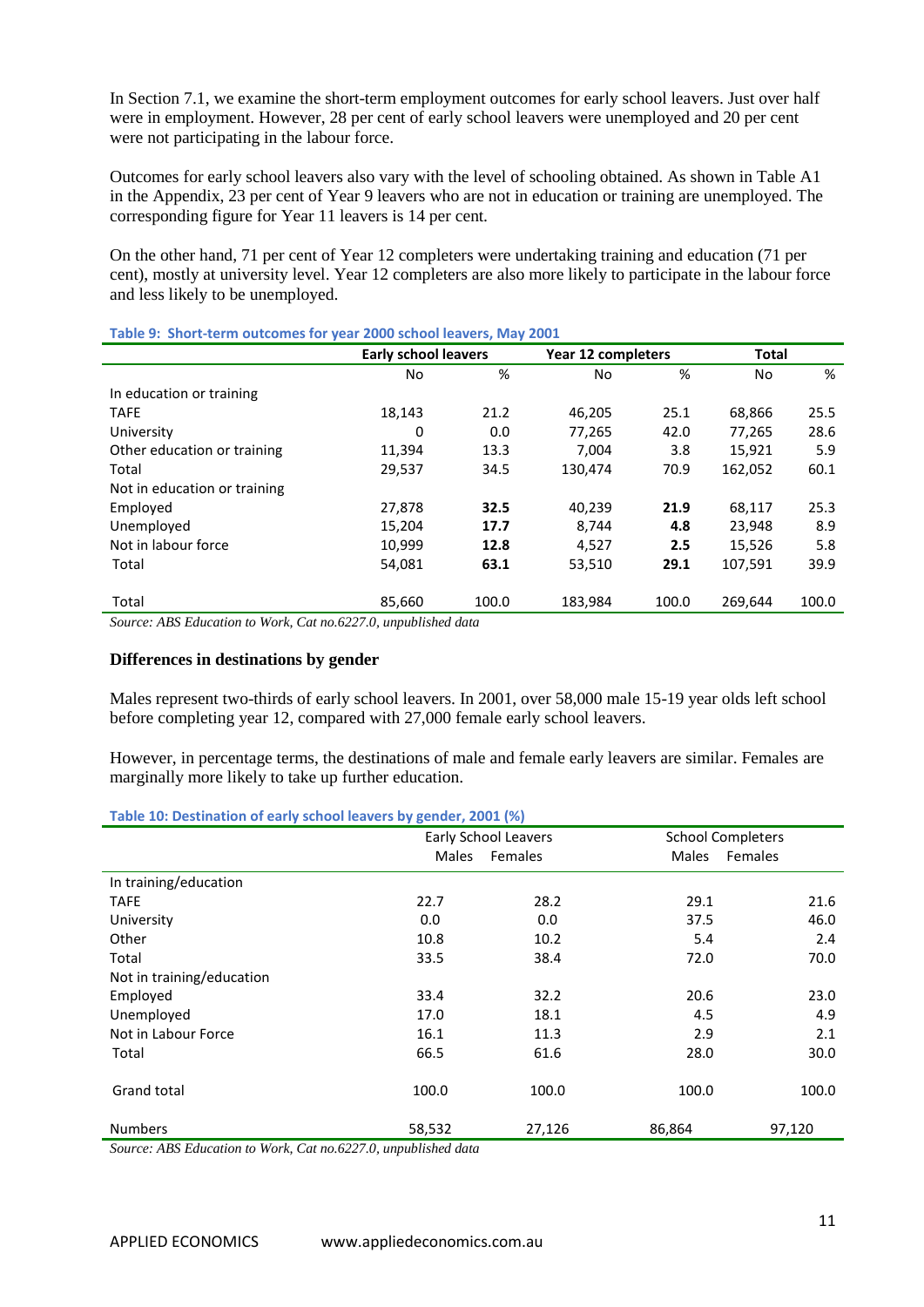# <span id="page-11-0"></span>3.5 Longer Run Prospects of Early School Leavers

The evidence suggests that the disadvantages experienced by early school leavers persist. Lamb and McKensie (2001) describe the outcomes of students seven years after they completed Year 12 or, if they were early leavers, seven years after they would have completed Year 12. The results are shown in Table 11. It will be noted that people may fall into more than one category over a year, e.g. training and work.

Table 11 shows that:

- Unemployment rates for males fall as the leaving school age rises. Seven years after Year 12, or what would be Year 12, 21 per cent of male Year 9 leavers are unemployed. Only 7 per cent of male Year 12 leavers are unemployed.
- Early school leaving is strongly correlated with participation in the workforce. Seven years after Year 12, or what would be Year 12, 59 per cent of female Year 9 leavers are not in the labour force. Only 7 per cent of female Year 12 leavers are not in the labour force.

Of course, conclusions must be drawn cautiously from such correlations. Students who leave school early will not necessarily achieve the same level of employment as Year 12 completers simply by completing further courses. Also, students may leave school early in part because they do not plan to enter the workforce.

<span id="page-11-2"></span>

| Table 11: Outcomes of school leavers seven years after they were, or would have been, in Year 12 (%) |  |  |
|------------------------------------------------------------------------------------------------------|--|--|
|                                                                                                      |  |  |

|                                                | <b>Highest School Level</b> |                |                |  |  |  |  |
|------------------------------------------------|-----------------------------|----------------|----------------|--|--|--|--|
|                                                | Year 9<br>Year 10           | Year 11        | Year 12        |  |  |  |  |
| <b>Males</b>                                   |                             |                |                |  |  |  |  |
| Full-time work<br>21                           | 19                          | 14             | 18             |  |  |  |  |
| Training/work<br>14                            | 31                          | 34             | 16             |  |  |  |  |
| Further study/work<br>0                        | 2                           | 4              | 17             |  |  |  |  |
| Brief interruption/work<br>25                  | 20                          | 26             | 24             |  |  |  |  |
| Extended interruption/work<br>14               | 11                          | 6              | 14             |  |  |  |  |
| Mainly part-time work<br>4                     | 4                           | 3              | 3              |  |  |  |  |
| Mainly unemployment<br>21                      | 12                          | 12             | $\overline{7}$ |  |  |  |  |
| Mainly not-in-labour-force<br>$\boldsymbol{0}$ | $\overline{c}$              | $\overline{2}$ | $\mathbf{1}$   |  |  |  |  |
| <b>Females</b>                                 |                             |                |                |  |  |  |  |
| Full-time work<br>5                            | 20                          | 24             | 25             |  |  |  |  |
| Training/work<br>0                             | 4                           | 4              | 4              |  |  |  |  |
| Further study/work<br>0                        | 1                           | 2              | 14             |  |  |  |  |
| Brief interruption/work<br>11                  | 25                          | 29             | 24             |  |  |  |  |
| Extended interruption/work<br>16               | 13                          | 16             | 15             |  |  |  |  |
| 5<br>Mainly part-time work                     | 7                           | 7              | 6              |  |  |  |  |
| 5<br>Mainly unemployment                       | 6                           | 5              | 6              |  |  |  |  |
| 58<br>Mainly not-in-labour-force               | 25                          | 14             | 7              |  |  |  |  |
| All persons                                    |                             |                |                |  |  |  |  |
| Full-time work<br>15                           | 20                          | 18             | 21             |  |  |  |  |
| Training/work<br>9                             | 19                          | 20             | 10             |  |  |  |  |
| Further study/work<br>0                        | $\overline{c}$              | 4              | 18             |  |  |  |  |
| Brief interruption/work<br>19                  | 22                          | 27             | 23             |  |  |  |  |
| Extended interruption/work<br>15               | 12                          | 11             | 14             |  |  |  |  |
| Mainly part-time work<br>4                     | 5                           | 5              | 5              |  |  |  |  |
| Mainly unemployment<br>15                      | 9                           | 8              | 6              |  |  |  |  |
| 23<br>Mainly not-in-labour-force               | 12                          | 8              | 3              |  |  |  |  |

*Source: Lamb and McKensie (2001, Table 5.1)*

# <span id="page-11-1"></span>4 Vocational Education and Training of Teenagers

During the 1990s, about 20 per cent of teenagers participated in vocational education and training (VET). The proportion in VET remained fairly constant despite increased government expenditure in the sector.

In 2000, 373,000 15-19 year olds undertook vocational training (see Table 12).<sup>3</sup> Slightly over half of VET participants were male.

<sup>1</sup> <sup>3</sup> The 2001 estimates are available at the end of July, 2002.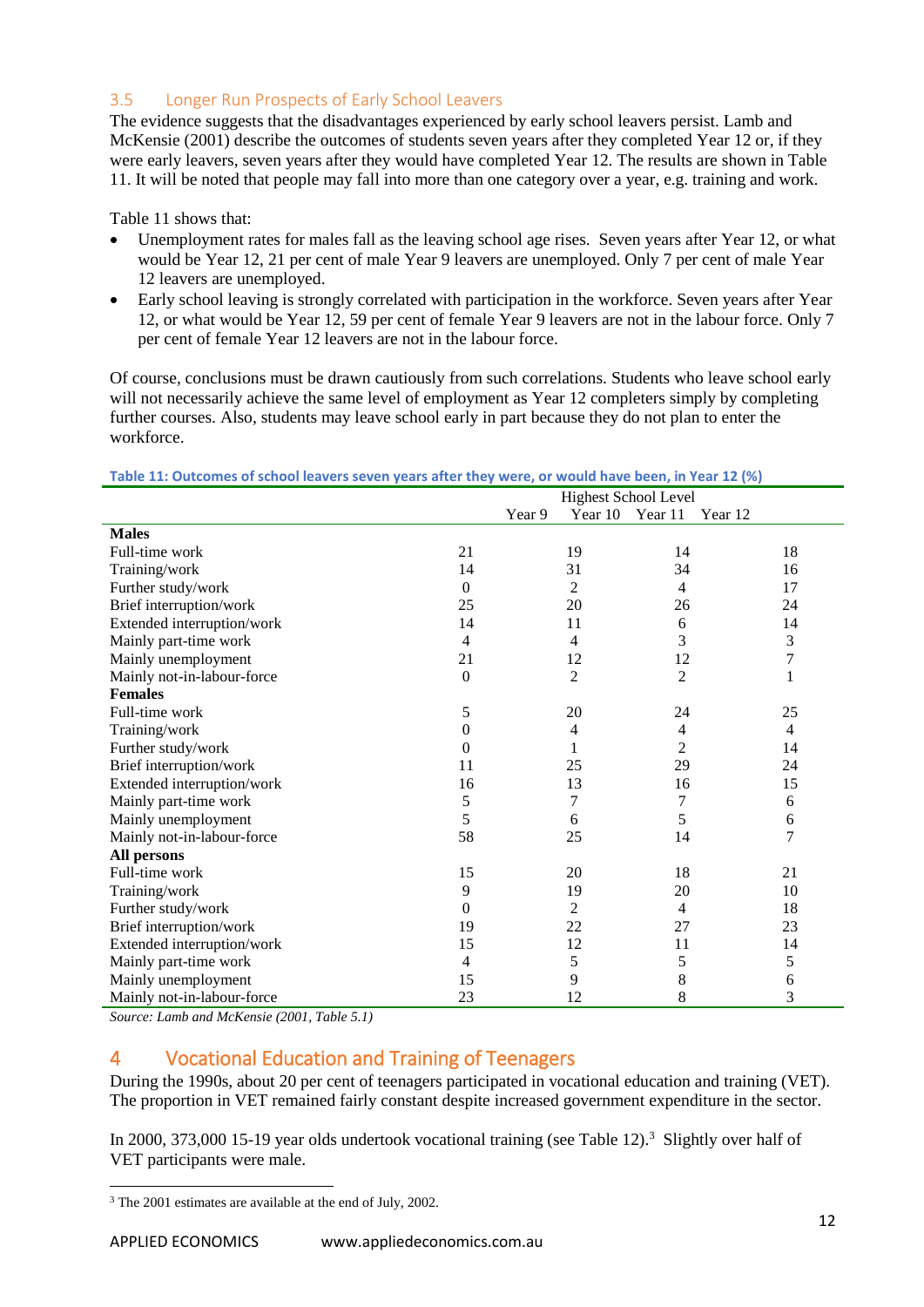VET has become an important source of education and training for early school leavers. Two-thirds of the VET clients left school before Year 12. Most of these have only Year 10 schooling.

|                      | Year 9<br>or lower | Year 10 | Year 11 | Year 12 | <b>Not</b><br>known | <b>Total</b> |
|----------------------|--------------------|---------|---------|---------|---------------------|--------------|
| Male                 | 23.3               | 53.7    | 39.1    | 52.8    | 37.9                | 206.8        |
| Female               | 17.7               | 34.8    | 31.1    | 50.6    | 31.5                | 165.7        |
| Total                | 41.0               | 88.8    | 70.2    | 103.5   | 69.7                | 373.2        |
| % of all clients     | 11.0               | 23.8    | 18.8    | 27.7    | 18.7                | 100.0        |
| % of 'known' clients | 13.5               | 29.2    | 23.1    | 34.1    |                     | 100          |

<span id="page-12-0"></span>**Table 12: Young persons aged 15 to 19 in VET courses in 2000 by highest school level ('000)**

*Source: NCVER annual statistics, unpublished data.*

Also in 2000, there were 103,000 15-19 year olds in apprenticeships and traineeships (see Table 13).

Again, two-thirds of apprentices and trainees left school before completing Year 12. Most of these were Year 10 students.

<span id="page-12-1"></span>**Table 13 Apprentices and trainees in 2000**

| <b>School level</b> | No      | $\frac{6}{9}$ |
|---------------------|---------|---------------|
| Year 9 or lower     | 6,910   | 6.7           |
| Year 10             | 39,510  | 38.4          |
| Year 11             | 19,860  | 19.3          |
| Year 12             | 34,290  | 33.3          |
| Unknown             | 2,280   | 2.2           |
| Total               | 102,850 | 100           |

*Source: NCVER Annual Apprenticeship and Trainee Statistics, 2001*

#### **Qualification level**

The qualifications of all VET clients aged 15-19 are shown in Table 14. Over three- quarters of these clients have obtained at least a Certificate II, which is the level the OECD considers to be equivalent to Year 12.

#### <span id="page-12-2"></span>**Table 14 Qualification level of VET clients aged 15-19, 2000**

|                                   | <b>Female</b> | <b>Male</b> | <b>Total</b> |
|-----------------------------------|---------------|-------------|--------------|
| AQF diploma or higher             | 11.8          | 9.4         | 10.4         |
| AQF certificate IV or equivalent  | 6.2           | 5.5         | 5.8          |
| AQF certificate III or equivalent | 21.7          | 33.0        | 27.9         |
| $AQF - level unknown$             | 1.9           | 1.7         | 1.8          |
| AQF certificate II                | 32.2          | 24.2        | 27.7         |
| AQF certificate I                 | 6.1           | 8.3         | 7.3          |
| AQF senior secondary              | 0.5           | 0.3         | 0.4          |
| Sub-total                         | 80.3          | 82.2        | 81.4         |
| Other recognised courses          | 4.1           | 5.3         | 4.8          |
| Non award courses                 | 13.6          | 11.1        | 12.2         |
| Module Only                       | 2.0           | 1.4         | 1.7          |
| Total all clients                 | 100.0         | 100.0       | 100          |

*Source: NCVER annual statistics, unpublished data.*

However, completion rates for VET courses are low. Table 15 shows completion rates in VET courses by students aged 15 to 19 years. Fourteen per cent of teenagers undertaking VET courses did not successfully complete any module. Thirty per cent failed to complete half their modules.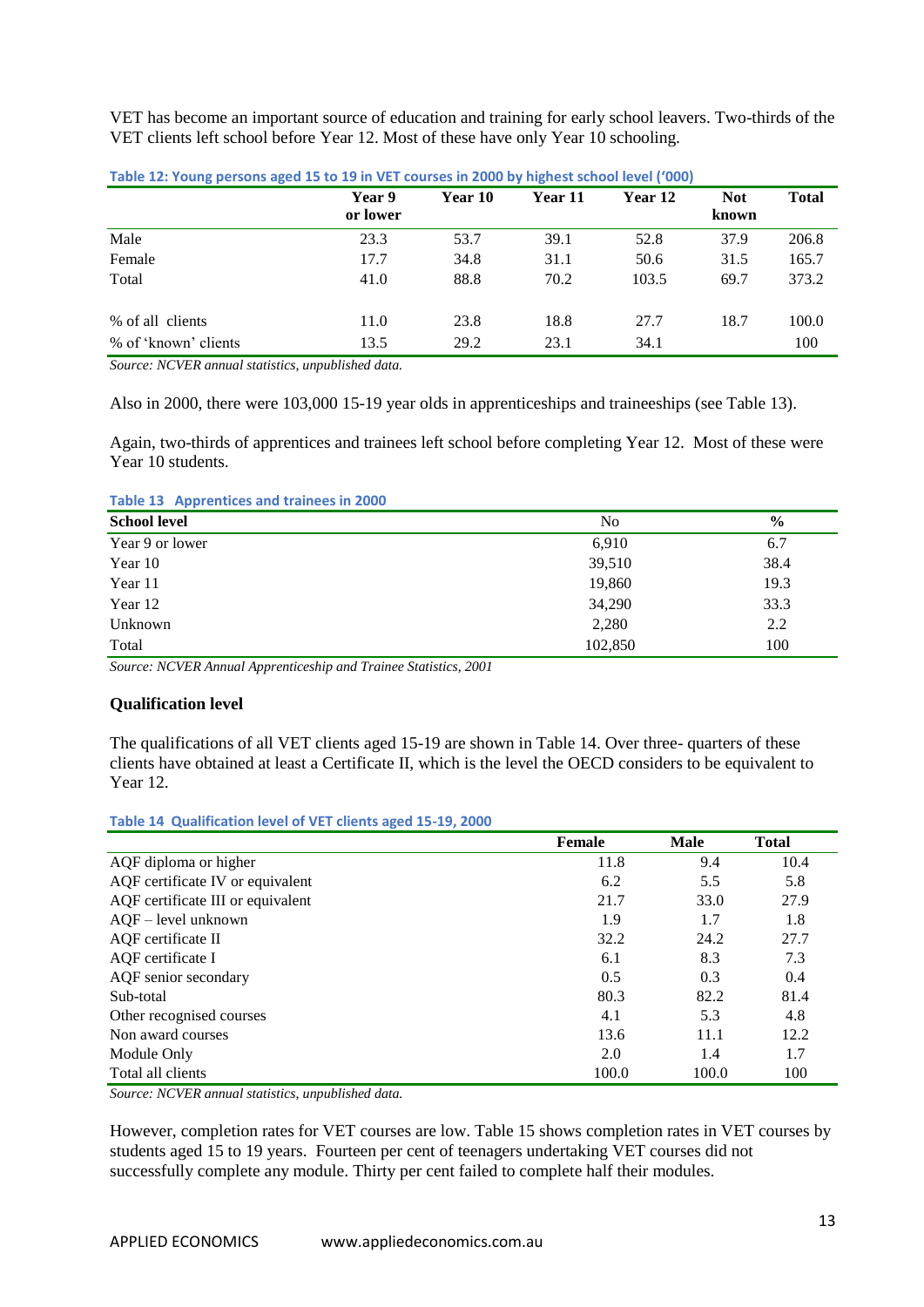<span id="page-13-2"></span>**Table 15 VET modules completed by clients aged 15-19, 2000** 

| Per cent of modules completed | Per cent of students |
|-------------------------------|----------------------|
| 0%                            | 14.0                 |
| 1%-25%                        | 6.2                  |
| 26%-50%                       | 9.6                  |
| 51%-75%                       | 9.9                  |
| 76%-99%                       | 12.4                 |
| 100%                          | 47.6                 |
| Sub-total                     | 99.7                 |
| All activity RPL/CT           | 0.3                  |
| Total                         | 100.0                |

*Source: NCVER annual statistics, unpublished data.*

# <span id="page-13-0"></span>5 The Teenage Labour Market

### <span id="page-13-1"></span>5.1 Teenage Labour Market: Overview

The labour force status of the civilian population aged 15 to 19 in May 2002 is shown in Table 16. Note that the figures in this table (from the ABS *Labour Survey*) include all teenagers and refer to 2002. The numbers are higher than those in Section 3, which draws on the *Education to Work* survey and includes only those who left school in 2001. However, a similar pattern emerges—early school leavers are disadvantaged in the labour market by comparison with non-early school leavers.

In May 2002, 784,000 persons aged 15 to 19 were in the labour force (57 per cent of the population in this age group).

Of this labour force population, 216,000 were working full-time, 436,000 were working part-time, and 132,000 were unemployed.

With 58 per cent of 15-19 year olds participating in the labour force. Australia has the fifth highest labour force participation rates among this age group in the 29 OECD countries (OECD, 2000).

Figure 2 shows the respective proportions of the population in these labour force groups along with the proportion (42 per cent) not in the labour force.

<span id="page-13-3"></span>

| Table 16: Labour force status of population aged 15 to 19, May 2002 |           |       |
|---------------------------------------------------------------------|-----------|-------|
| Labour force status                                                 | No        | %     |
| Employed                                                            |           |       |
| Full time                                                           | 216,400   | 15.8  |
| Part time                                                           | 436,300   | 31.9  |
| Total                                                               | 652,700   | 47.8  |
| Unemployed                                                          | 131,700   | 9.6   |
| Labour force                                                        | 784,400   | 57.4  |
| Not in labour force                                                 | 581,000   | 42.6  |
| Total civilian population                                           | 1,365,400 | 100.0 |

*Source: ABS Labour Force Survey, Cat No 6203.0*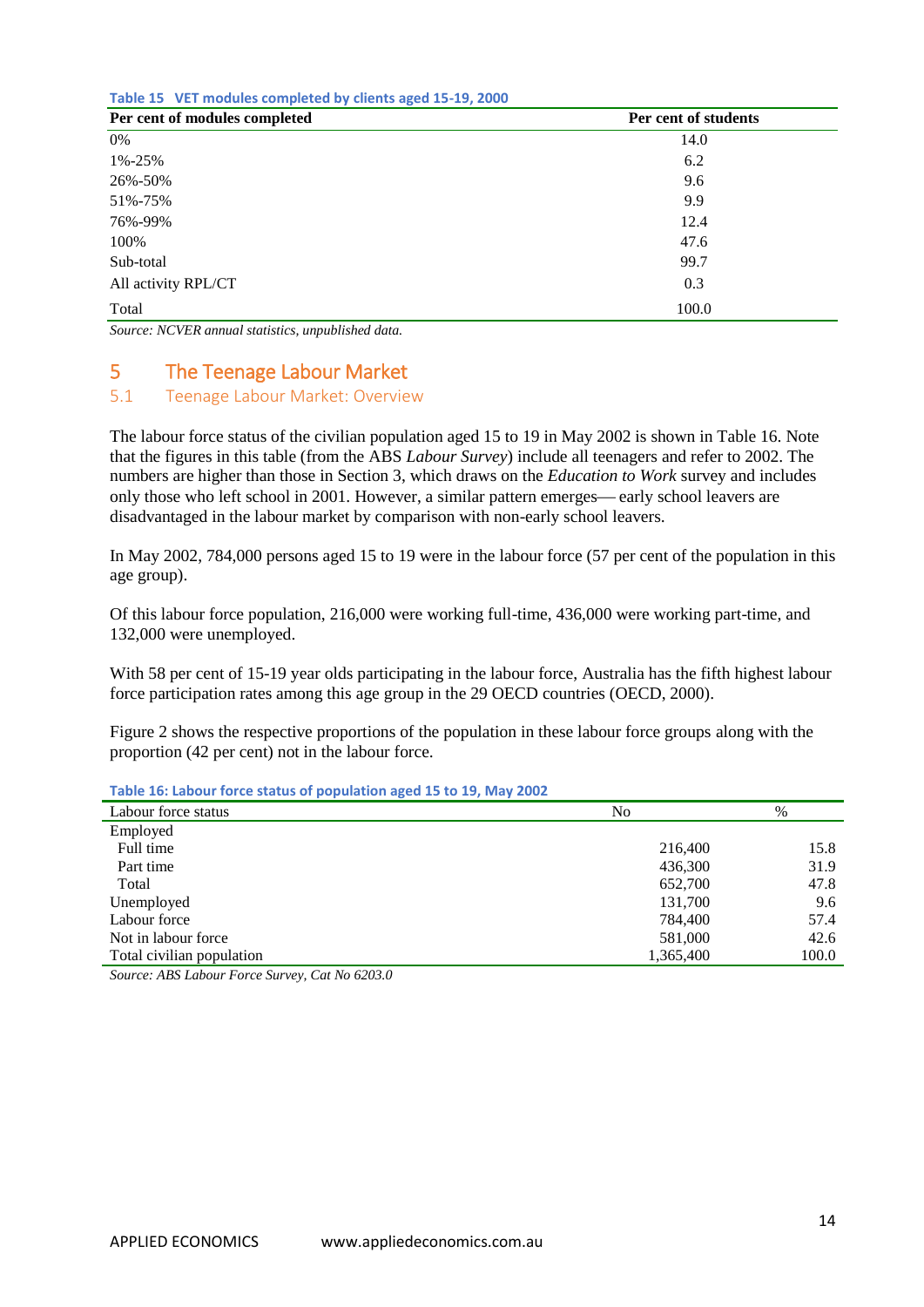<span id="page-14-0"></span>**Figure 2 Labour market status of 15-19 year olds, 2002**



Source: ABS Labour Force Survey, Cat No 6203.0

# **5.2 Employment of Teenagers**

A feature of the teenage labour market is the large (and increasing) number of students who combine work with study.

Figure 3 shows the proportion of 15 to 19 years olds in various groups who are in the labour force. As we have seen, in May 2002, over 57 per cent of this age group were in the labour force. This included:

- 87 per cent of teenagers who were not attending education;
- 59 per cent of teenagers in tertiary education; and
- 39 per cent of teenagers attending school



#### <span id="page-14-1"></span>**Figure 3 Participation of teenagers in labour force**

*Source: ABS Labour Force, Cat no.6203* 

#### **Part and full-time work**

Two-thirds of teenagers work part-time. The proportion of teenage workers in part-time employment has increased exponentially from 22 per cent in 1981 to 66 per cent in 2001 (see Figure 4).

By comparison, 30 per cent of 20-24 year olds and 25 per cent of those aged over 25 work part-time.

The rise in part-time work partly reflects the increased participation in education. However, many parttime workers in the 15-19 age category do not attend education, Almost a third of young people in this age group not attending an educational institute full-time are working part-time.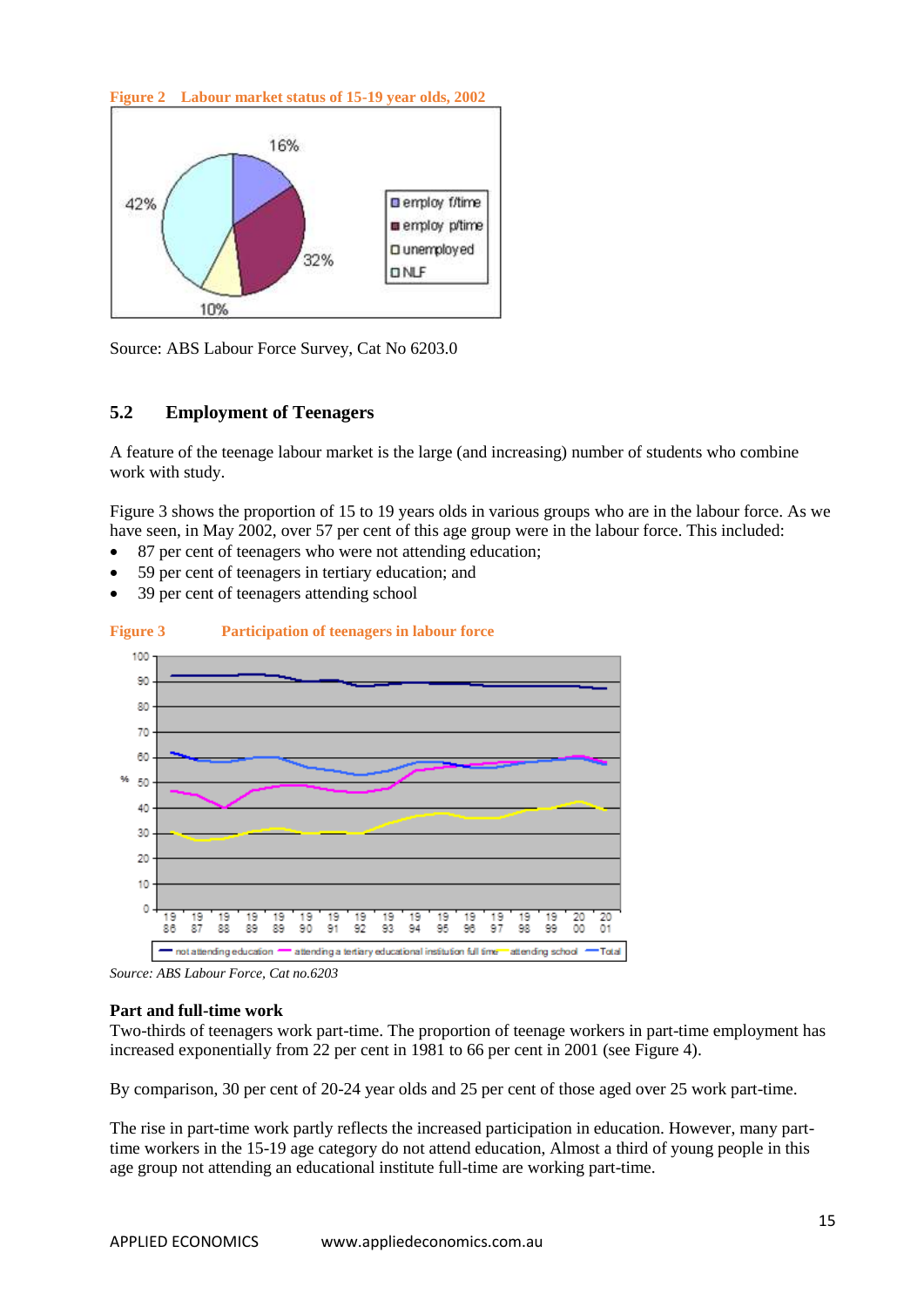<span id="page-15-1"></span>**Figure 4 Part-time share of employment for 15-19 and 20-24 year olds**



*Source: ABS Labour Force, Cat no.6203*

#### **Hours of work**

Teenagers work on average about 20 hours per week compared with an average of 35 hours for 20-24 year olds and 42 hours for those over 25. Hours worked have fallen steadily since 1981 with the rise in part-time work (see Figure 5).

Because more males work full-time, males tend to work longer hours than females. In 2001, male teenagers worked an average 23 hours per week while females averaged 18 hours.

<span id="page-15-2"></span>**Figure 5Trend in hours worked by 15-19 year olds** 



*Source: ABS Labour Force, Cat no.6203, unpublished data*

In 2001, three-quarters of part-time workers aged 15 to 19 worked less than 15 hours a week. A further 33 per cent worked between 16 and 30 hours (see Table 17).

<span id="page-15-0"></span>

|  |  |  |  |  |  | Table 17 Hours of work by 15-19 year olds in part-time work, 2001 |  |  |
|--|--|--|--|--|--|-------------------------------------------------------------------|--|--|
|--|--|--|--|--|--|-------------------------------------------------------------------|--|--|

| <b>Sex</b> |             | Hours of work per week |       |           |              |       |  |  |
|------------|-------------|------------------------|-------|-----------|--------------|-------|--|--|
|            |             | $1 - 15$               | 16-29 | $30 - 34$ | <b>Total</b> |       |  |  |
| Males      | 73.3        |                        | 21.7  |           |              | 100.0 |  |  |
| Females    | 73 1<br>۰.۱ | າາ າ                   |       | -4.7      |              | 100.0 |  |  |

*Source: ABS Labour Force, Cat no.6203*

However, teenagers work less than their preferred number of hours. According to the ABS, 22 per cent of males and 14 per cent of females who work part-time want to work more hours. The average duration of insufficient work is 18 hours per week.<sup>4</sup>

1

<sup>4</sup> ABS, *Underemployed Workers in Australia*, Cat no. 6265.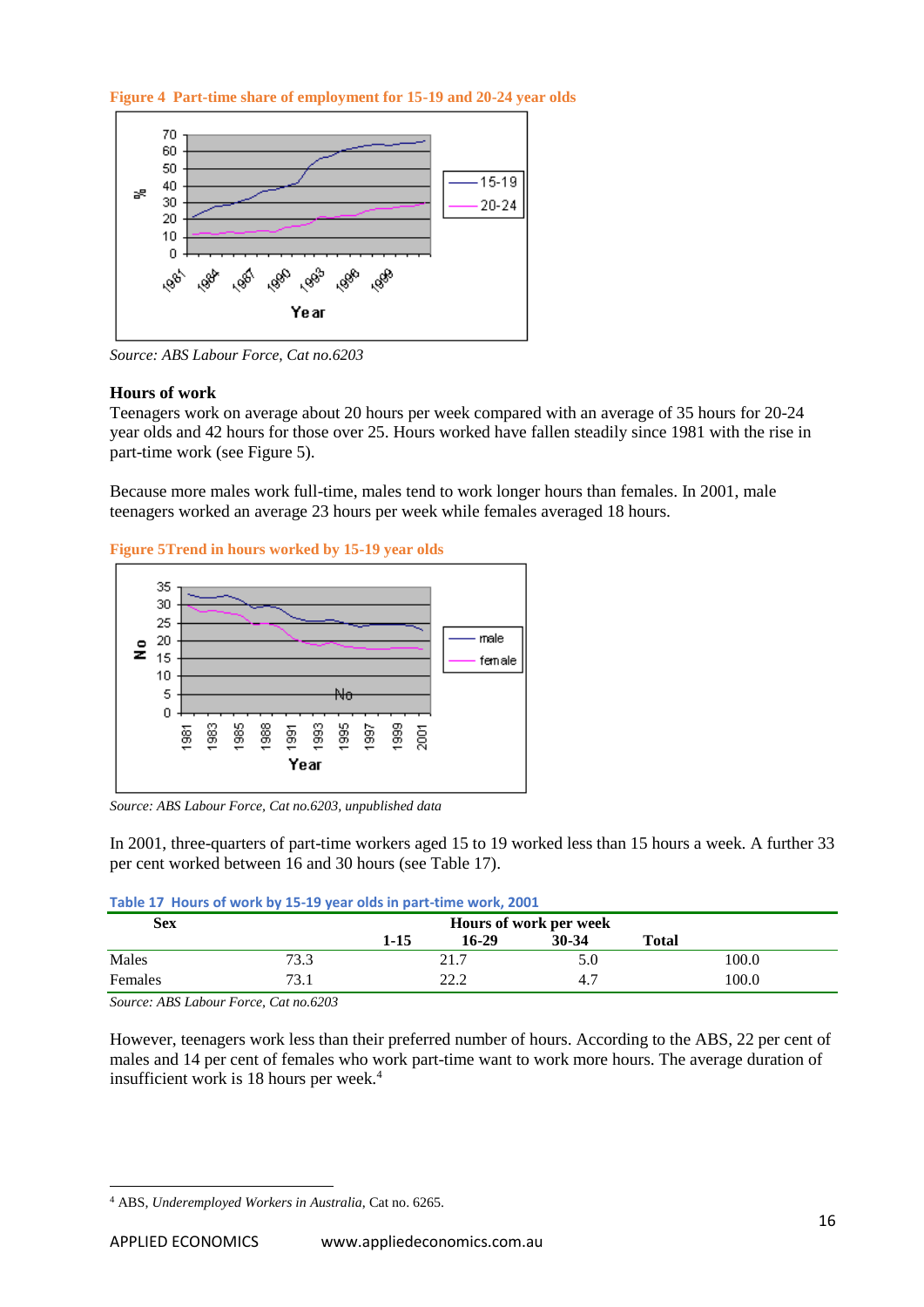#### **Industry distribution of 15-19 year olds**

The industry distribution of teenagers is shown in Table 18. By 2001, the service sector in all its forms provided 95 per cent of the jobs for females and 74 per cent of jobs for males. Males are more likely than females to work in the construction and manufacturing sector.

By itself, the retail sector accounted for about half of all teenage employment. This sector provides opportunities for part-time work but possibly less opportunities for training and education than other sectors.

|                                      | 1991         |                | 2001 |                      |
|--------------------------------------|--------------|----------------|------|----------------------|
|                                      | <b>Males</b> | <b>Females</b> |      | <b>Males</b> Females |
| Agriculture, Forestry and Fishing    | 6.3          | 1.8            | 5.7  | 0.9                  |
| Manufacturing                        | 15.1         | 4.4            | 9.0  | 2.2                  |
| Construction                         | 10.5         | $0.6^{\circ}$  | 11.4 | 0.6                  |
| Wholesale Trade                      | 6.3          | 2.9            | 3.3  | 0.9                  |
| Retail                               | 38.5         | 51             | 41.9 | 57.1                 |
| Accommodation, Cafes and Restaurants | 6.5          | 8.1            | 9.3  | 12.3                 |
| Property and Business Services       | 3.6          | 5.6            | 4.5  | 5.9                  |
| Finance and Insurance                | 2            | 4.8            | 1.2  | 6.2                  |
| <b>Health and Community Services</b> | 1.2          | 6.6            | 4.2  | 2.5                  |
| Cultural and Recreational Services   | 2            | 2.9            | 3.0  | 5.9                  |
| Personal and Other Services          | 2.2          | 5.8            | 6.3  | 5.6                  |
| Other                                | 6            | 5.5            | 1.8  | 1.7                  |
| Total                                | 100          | 100            | 100  | 100                  |

<span id="page-16-1"></span>**Table 18: Industry distribution of teenagers, 1991 and 2001 (%)**

According to the Australian Standard Classification of Occupations the lowest occupational skill level includes the elementary and service workers and labourers and related workers while the highest skilled occupations are that of managers, tradespersons and advanced clerical service.

Figure 6 shows the dominance of these low skilled occupations among teenagers where again there are fewer opportunities for further education and training.



# <span id="page-16-2"></span>**Figure 6 Occupations of 15-19 year olds, 2001**

*Source: Source: ABS Labour Force, Cat no, 6203, unpublished data*

### <span id="page-16-0"></span>5.3 Unemployment of Teenagers

There are 132,000 unemployed teenagers in Australia in 2002. The teenager unemployment rate peaked at 24 per cent in 1993, but fell to 17 per cent in 2002. The corresponding figure for 20-24 year olds in 2002 is 9 per cent.

*Source: ABS Labour Force, Cat no.6203, unpublished data*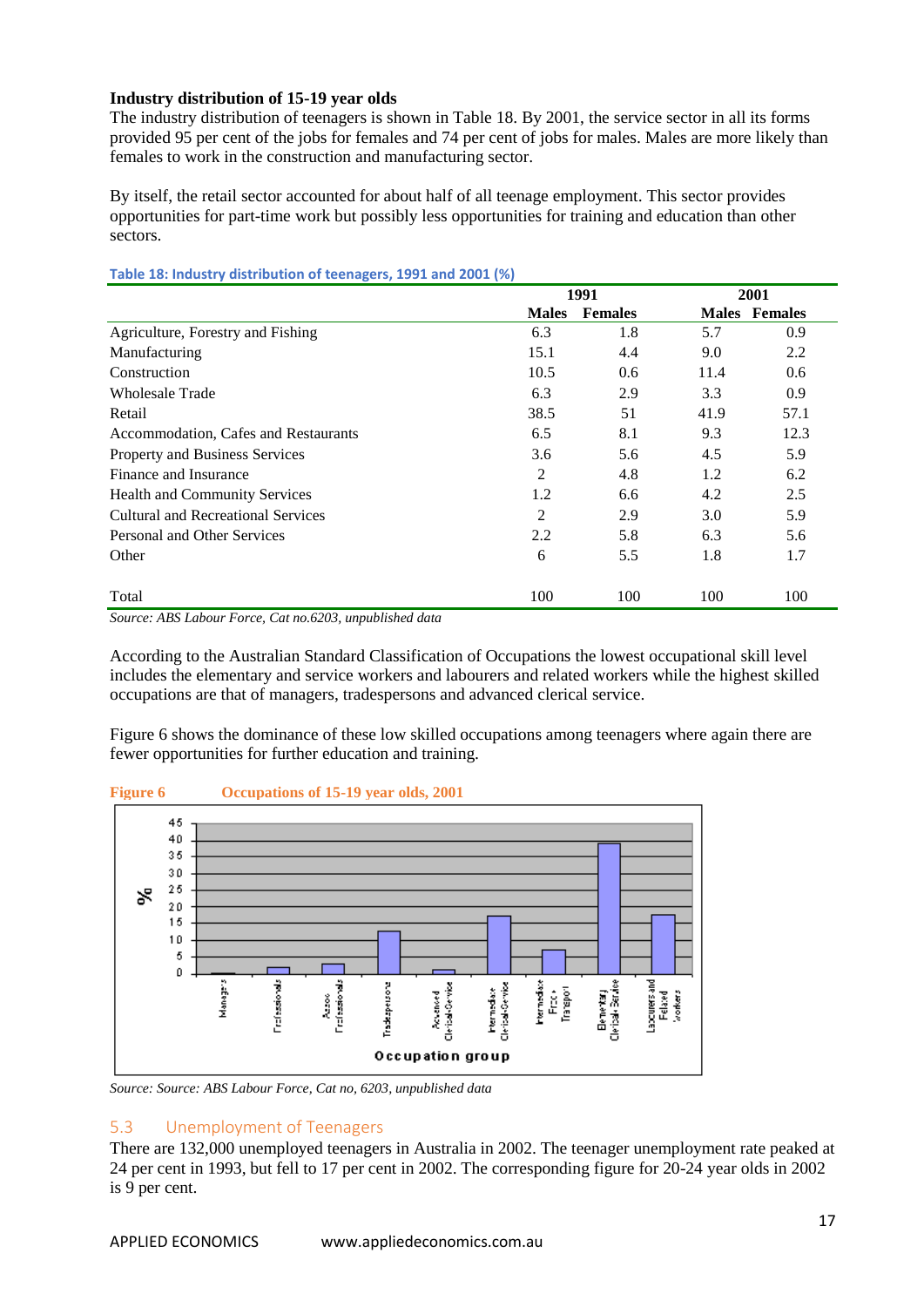The teenage unemployment rate is significantly higher than the adult rate. However, the teenage and total population unemployment rates move closely together (see Figure 7). This suggests the overall labour market influences teenage unemployment.

The male teenager unemployment rate has been higher than the female rate. Currently, 18 per cent of males are unemployed compared to 16 per cent of females.



<span id="page-17-0"></span>**Figure 7: Trends in unemployment of 15-19 year olds (%)**

Because many young people are employed in a sense in education, it is sometimes argued that teenage unemployment should be seen in relation to total teenage population. Figure 8 shows the unemployment to population ratio for teenagers. Using this measure, only about 10 per cent of teenagers are unemployed. Figure 8 also shows that the unemployment to population ratio has been fallen in the 1990s.



<span id="page-17-1"></span>

#### **Differences in unemployment by State**

There is considerable variation in the unemployment rate by State and Territories. Tasmania and NSW have the highest unemployment rates among teenagers, while ACT has the lowest. The unemployment rate in Tasmania is 19 per cent. The corresponding figure for ACT is 13 per cent. (See Figure 9)

*Source: ABS Labour Force, Cat no, 6203.*

*Source: ABS Labour Force, Cat no, 6203*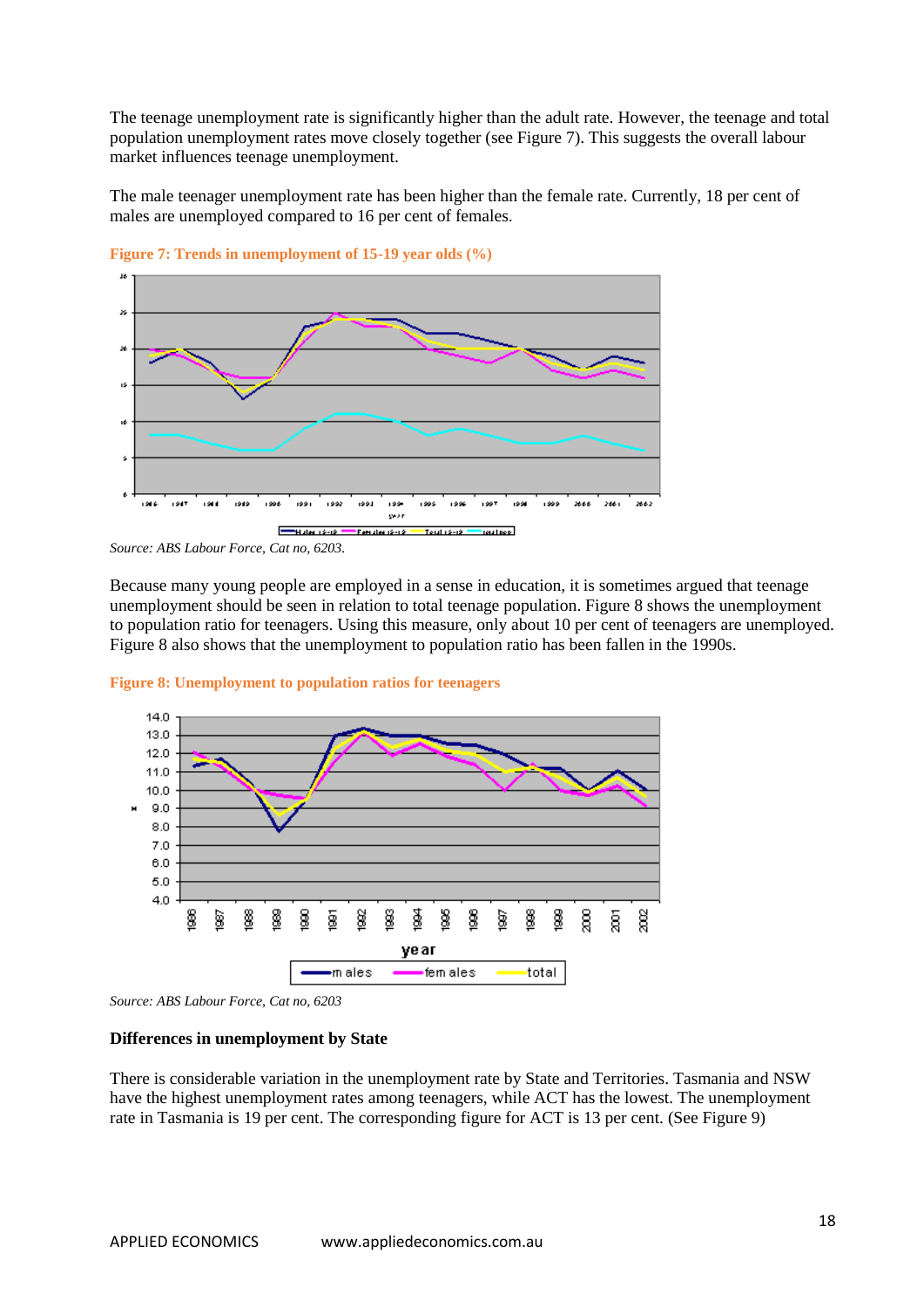<span id="page-18-2"></span>



*Source: ABS Labour Force, Cat no, 6203*

### **Unemployment and early school leavers**

As seen in Section 3, early school leavers are more likely to be unemployed than are Year 12 completers.

Table 19 shows the unemployment rate by age for teenagers who have left school. The unemployment rate is twice as high for 15 or 16 year olds not attending education as it is for 19 years olds not attending education.

<span id="page-18-0"></span>

| Unemployment rate |
|-------------------|
| 32.2              |
| 28.3              |
| 17.3              |
| 17.7              |
| 12.1              |
|                   |

*Source: ABS Labour Force, Cat no, 6203*

#### **Duration of unemployment**

The average period of unemployment of 15-19 year olds is 20 weeks. This is much less that the average period of unemployment of 43 weeks for 20-24 year olds. The lower duration of unemployment reflects the higher proportion of part-time work among the younger age group.

<span id="page-18-1"></span>**Table 20: Average weeks of unemployment for 15-19 year olds, 2002**

|                            | Average weeks of unemployment |
|----------------------------|-------------------------------|
| Female                     | 19.5                          |
| Male                       | 20.2                          |
| Persons                    | 19.9                          |
|                            |                               |
| Looking for part-time work | 16.3                          |
| Looking for full-time work | 22.7                          |
|                            |                               |

*Source: ABS Labour Force, Cat no, 6202*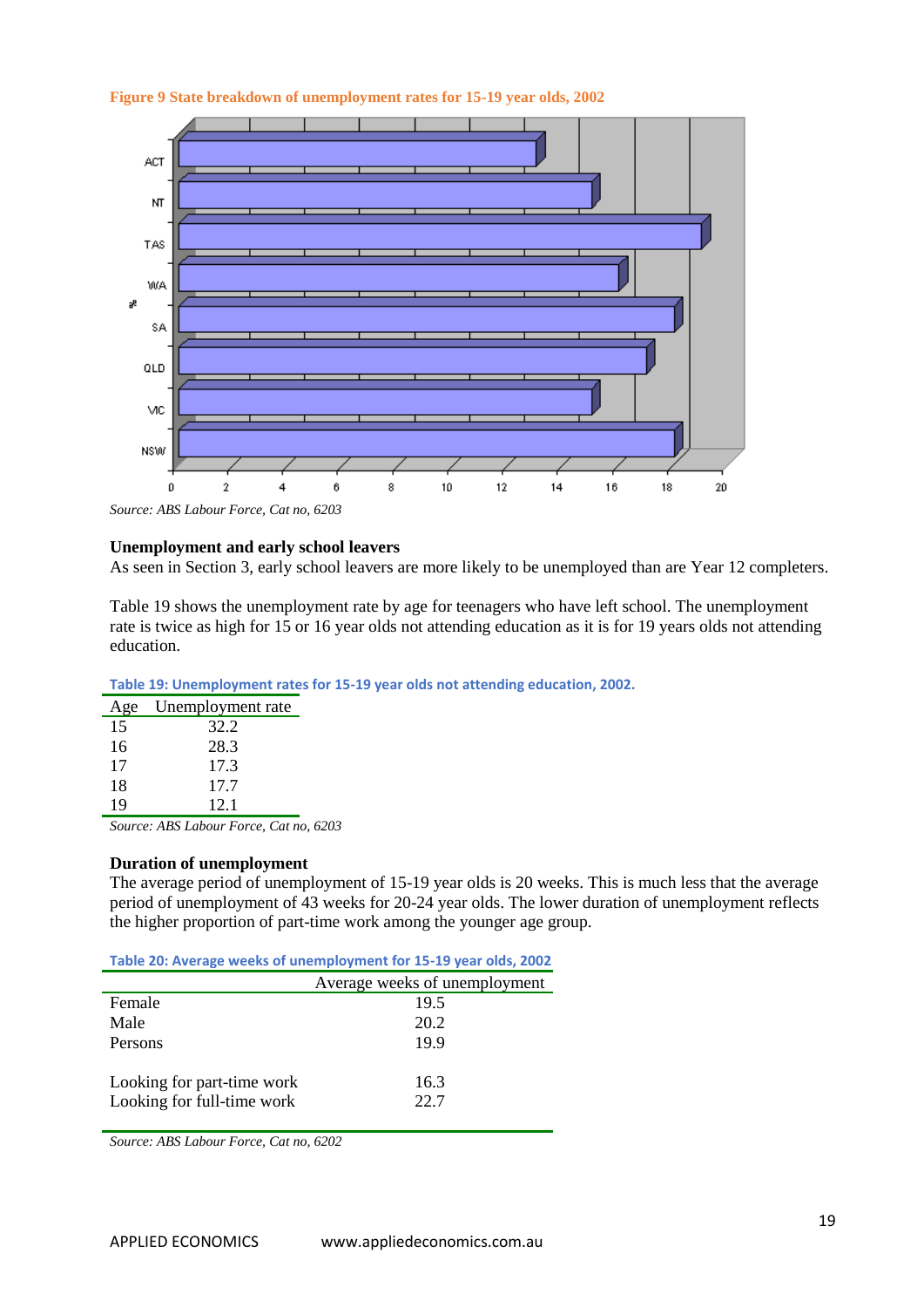### <span id="page-19-0"></span>5.4 Teenagers not in the Labour Force

An estimated 580,000 teenagers are not participating in the labour force in 2002. Of course, many of these are in education. However, 13 per cent of teenagers (55,000 young people) are not in education or in the labour force.

Table 18 shows the main activity of persons in the 15-24 age groups who are in neither the labour force nor education. The current main activity of 15-19 year olds can not be shown separately because of the small numbers involved per category.

The main activity of females not participating in the labour force is childcare and home duties. The main activity of males is travel or leisure activity. Men also claim to suffer more illness or injury than females.

| <b>Activity</b>                                           |      | <b>Males Females Total</b> |      |
|-----------------------------------------------------------|------|----------------------------|------|
| Retired or voluntary inactive                             | 6.8  | 1.3                        | 2.7  |
| <b>Home Duties</b>                                        | 6.0  | 80.9                       | 60.2 |
| Own disability or handicap                                | 17.3 | 5.0                        | 8.5  |
| Own illness or injury                                     | 21.3 | 4.9                        | 9.4  |
| Looking after ill or disabled person                      | 3.1  | 0.2                        | 1.0  |
| Travel, holiday or leisure activity                       | 23.0 | 6.1                        | 10.8 |
| Working in unpaid voluntary job                           | 12.2 | 0.0                        | 3.4  |
| Other                                                     | 10.2 | 1.6                        | 4.0  |
| Total                                                     | 100  | 100                        | 100  |
| Source: ARS Persons not in the Labour Force, Cat no. 6220 |      |                            |      |

<span id="page-19-2"></span>**Table 21: Activity of 15-24 years olds not in education or labour force, 2002 (%)**

*Source: ABS Persons not in the Labour Force, Cat no. 6220*

# <span id="page-19-1"></span>6 Teenagers and Welfare Payments

Youth Allowance (YA) is the main income support for unemployed young persons between 16 and 20 years of age and for full-time students in the 16-24 age group with low incomes. In order to receive YA, people under 18 who are not in full time education are required to enter activity agreements with Centrelink that will enhance their longer term employment prospects.

YA for the unemployed and for full-time students is subject to income and asset tests. Also, the amount of the allowance depends on whether the person is single or partnered, has children, and lives at home or away from home.

In 1999, 326,000 young people aged 15 to 20 received YA. Of these, about three-quarters were in fulltime education. About a quarter of YA recipients were not in full-time education. Almost 90 per cent of the latter group were looking for a job, a further 5 per cent were incapacitated and another 3 per cent were in training.

|       | Table $22.171$ ecipients, $1333$ |                        |         |
|-------|----------------------------------|------------------------|---------|
| Age   | Full-time students               | Not full time students | Total   |
| 15    | 962                              | 546                    | 1,508   |
| 16    | 71,115                           | 6,210                  | 77,325  |
| 17    | 63,384                           | 12,309                 | 75,692  |
| 18    | 42,557                           | 24,573                 | 67,130  |
| 19    | 34,196                           | 21,446                 | 55,642  |
| 20    | 30,318                           | 18,708                 | 49,026  |
|       |                                  |                        |         |
| Total | 242,532                          | 83,792                 | 326,323 |

#### <span id="page-19-3"></span>Table 22: YA recipients, 1999

*Source: Department of Family and Community Service, Statistical Overview, 1999*

Early school leavers form over half of the recipients of benefits of non-full time students (Table 20). Note that this table includes persons to 24 years of age and more benefit categories than are shown in Table 19.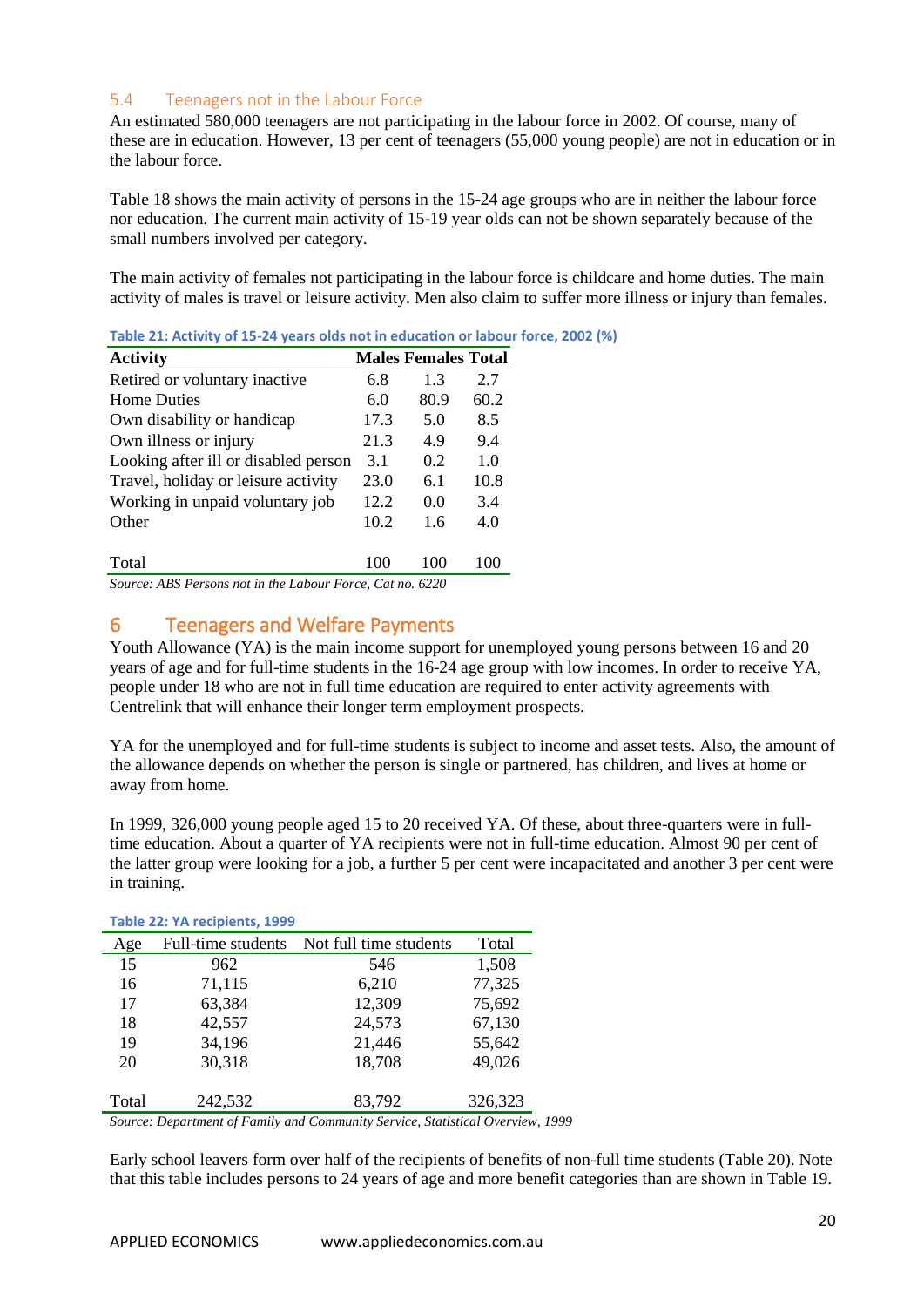<span id="page-20-2"></span>

| Table 23: Non full-time students aged 15-24 in receipt of YA, Newstart and special benefits, May 2002 |  |  |  |
|-------------------------------------------------------------------------------------------------------|--|--|--|
|-------------------------------------------------------------------------------------------------------|--|--|--|

| <b>Highest level of education</b> | N0              | % |
|-----------------------------------|-----------------|---|
| Year 10 or below                  | 81,699 41       |   |
| Year 11                           | 20,396 10       |   |
| Year 12                           | 44,466 22       |   |
| <b>TAFE</b>                       | $6,034$ 3       |   |
| University                        | $2,071 \quad 1$ |   |
| Unknown                           | 46,790 23       |   |
| Total                             | 201,456 100     |   |

*Source: Centrelink*

Section 3 provides socioeconomic information on early school leavers. The brief seeks similar information on teenagers receiving welfare benefits. The Department of Family and Community Affairs appears to be the only source that could provide socioeconomic data on teenage welfare recipients. The Department lays down strict conditions for access to this data, which effectively require a dedicated computer and storage of the data in a locked up room, and which may take several weeks to negotiate. These conditions could not be met in the time and scope of this study.

# <span id="page-20-0"></span>7 Overview and Implications for Economy and Policy

### <span id="page-20-1"></span>7.1 Overview of Outcomes for Early Leavers

Section 3.4 describes the short-term educational outcomes for early school leavers. Section 3.5 describes the longer term educational and employment prospects for early school leavers.

Table 21 fills out the picture by showing the short-term labour force outcomes for early leavers compared with Year 12 completers at May 2001. The figures are consistent with the short-term educational outcomes shown in Table 9.

The most vulnerable young persons are those who are:

- not in the work force and not in education
- unemployed and not in education
- unemployed and in only minor education
- employed part-time for less than 30 hours per week and not in education

Of course, not all persons in these categories are at risk. Some people who are not in the workforce or in education may be in temporary leisure activity and not at risk. Others may be working part-time say between 20 and 30 hours a week and receiving useful on the job training. However, as seen in Table 17, three-quarters of part-time workers work less than 15 hours per week. Virtually all these part-time workers are in casual employment (see Table 21 and comment over page). It is therefore realistic to expect that most persons in these four groups are vulnerable.

In each of these four categories there are significantly more early leavers than there are non-Year 12 completers. Forty-eight per cent of early leavers fall into one of these four groups compared with 24 per cent of Year 12 completers. In total, at May 2001, 41,400 early school leavers were in one of these four most vulnerable groups.

<span id="page-20-3"></span>**Table 24: Short-term outcomes for year 2000 school leavers, May 2001**

| <b>Non-Year 12 completers</b> |      | <b>Year 12 completers</b> |      | <b>Total</b> |      |  |  |
|-------------------------------|------|---------------------------|------|--------------|------|--|--|
| No.                           | $\%$ | No.                       | $\%$ | No.          | $\%$ |  |  |
|                               |      |                           |      |              |      |  |  |
| 11,412                        | 13.3 | 12.497                    | 6.8  | 23,909       | 8.9  |  |  |
| 6,597                         | 7.7  | 60,665                    | 33.0 | 67.262       | 24.9 |  |  |
| 15,251                        | 17.8 | 20.687                    | 11.2 | 35,938       | 13.3 |  |  |
| 12,627                        | 14.7 | 19.552                    | 10.6 | 32,179       | 11.9 |  |  |
| 4,519                         | 5.3  | 10,568                    | 5.7  | 15,087       | 5.6  |  |  |
| 15,204                        | 17.7 | 8.744                     | 4.8  | 23.946       | 8.8  |  |  |
| 65.610                        | 76.6 | 132.712                   | 72.1 | 198.322      | 73.5 |  |  |
|                               |      |                           |      |              |      |  |  |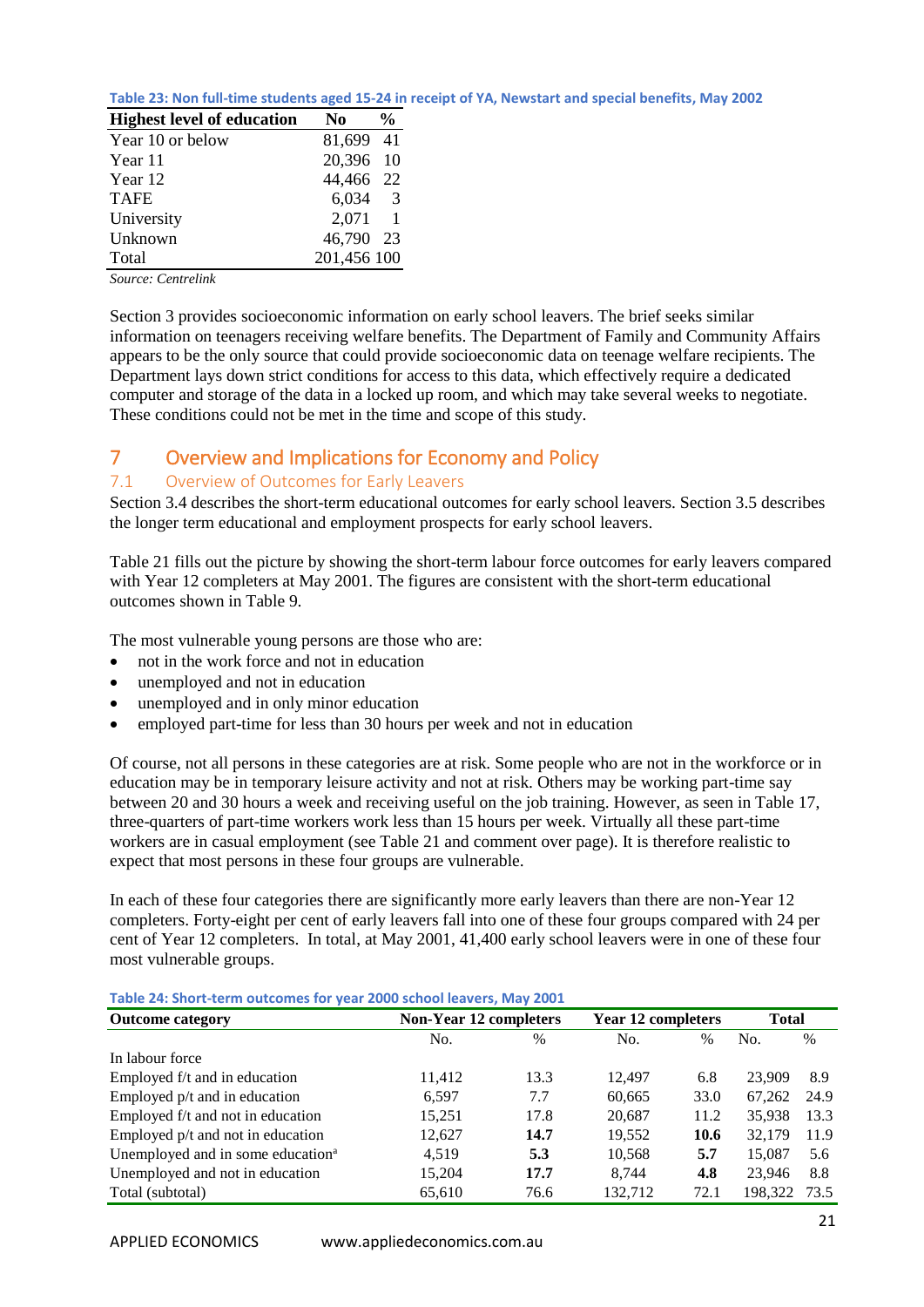| Not in labour force                                                                                                                                                                                                                                                                                                  |        |      |         |      |             |       |
|----------------------------------------------------------------------------------------------------------------------------------------------------------------------------------------------------------------------------------------------------------------------------------------------------------------------|--------|------|---------|------|-------------|-------|
| In education                                                                                                                                                                                                                                                                                                         | 10.999 | 12.8 | 46.747  | 25.4 | 55.798 20.7 |       |
| Not in education                                                                                                                                                                                                                                                                                                     | 9.051  | 10.6 | 4.527   | 2.5  | 15.526      | 5.8   |
| Total (subtotal)                                                                                                                                                                                                                                                                                                     | 20,050 | 23.4 | 51.274  | 27.9 | 71.324      | 26.5  |
| <b>Grand Total</b>                                                                                                                                                                                                                                                                                                   | 85,660 | 100  | 183.986 | 100  | 269,646     | - 100 |
| $\mathcal{L} \setminus \mathcal{A}$ , the set of $\mathcal{L} = \{ \mathcal{L} \}$ , and the set of the set of the set of $\mathcal{L} = \{ \mathcal{L} \}$ , and the set of $\mathcal{L} = \{ \mathcal{L} \}$ , and the set of $\mathcal{L} = \{ \mathcal{L} \}$ , and the set of $\mathcal{L} = \{ \mathcal{L} \}$ |        |      |         |      |             |       |

(a) A significant proportion of the non Year 12 completers in this category participate in education that is undetermined and may not lead to a qualification.

*Source: ABS Education to Work, Cat no. Cat no.6227.0, unpublished data*

<span id="page-21-1"></span>

|  |  | Table 25 Workers 15-19 years old with and without leave entitlements, May 2001 |  |  |  |
|--|--|--------------------------------------------------------------------------------|--|--|--|
|--|--|--------------------------------------------------------------------------------|--|--|--|

|                                    | Leave entitlements (no) No leave entitlement Total No leave entitlement |       |       |         |
|------------------------------------|-------------------------------------------------------------------------|-------|-------|---------|
|                                    |                                                                         | (no)  |       | (% )    |
|                                    |                                                                         |       | (no)  |         |
| Agriculture, forestry and fishing  | 6.8                                                                     | 10.0  | 16.8  | 59.5    |
| Mining                             | 1.1                                                                     | 0.2   | 1.3   | 15.4    |
| Manufacturing                      | 23.7                                                                    | 12.6  | 36.3  | 34.7    |
| Electricity, gas and water supply  | 0.4                                                                     | 0.0   | 0.4   | $0.0\,$ |
| Construction                       | 26.3                                                                    | 12.2  | 38.5  | 31.7    |
| Wholesale trade                    | 8.3                                                                     | 5.9   | 14.2  | 41.5    |
| Retail trade                       | 76.1                                                                    | 246.8 | 323.0 | 76.4    |
| Accommodation, cafes / restaurants | 14.8                                                                    | 54.4  | 69.2  | 78.6    |
| Transport and storage              | 5.5                                                                     | 4.0   | 9.5   | 42.1    |
| Communication services             | 3.6                                                                     | 1.8   | 5.4   | 33.3    |
| Finance and insurance              | 5.0                                                                     | 1.1   | 6.0   | 18.3    |
| Property and business services     | 15.1                                                                    | 16.1  | 31.2  | 51.6    |
| Government administration/defence  | 3.3                                                                     | 2.2   | 5.5   | 40.0    |
| Education                          | 5.0                                                                     | 8.1   | 13.1  | 61.8    |
| Health and community services      | 9.5                                                                     | 12.3  | 21.8  | 56.4    |
| Cultural and recreational services | 5.1                                                                     | 16.0  | 21.1  | 75.8    |
| Personal and other services        | 9.4                                                                     | 14.8  | 24.2  | 61.2    |
| Total                              | 219.0                                                                   | 418.5 | 637.5 | 65.6    |

*Source: ABS, Labour Force and Supplementary Survey Section, unpublished data.*

Table 21 shows the numbers of teenagers employed by industry and according to their leave entitlement. Those with no leave entitlement are usually regarded as casual workers. The number of workers without leave entitlements (418,500) is almost the same as the number of teenage (436,000) who work part-time (see Section 5.1)

#### <span id="page-21-0"></span>7.2 National Output, Employment and Incomes

This section briefly outlines some implications for the economy and labour market, the education sector, welfare payments. Detailed analysis and quantification of the implications are outside the scope of this report.

There are two primary implications of early school leaving for the economy. They are (i) lower employment for early leavers and (ii) lower productivity (and incomes) for the early leavers who do gain employment.

As shown in Table 20, nearly 34 per cent of early school leavers were either unemployed or were not participating in the labour force or in education, compared with 13 per cent of Year 12 school leavers who were in these groups.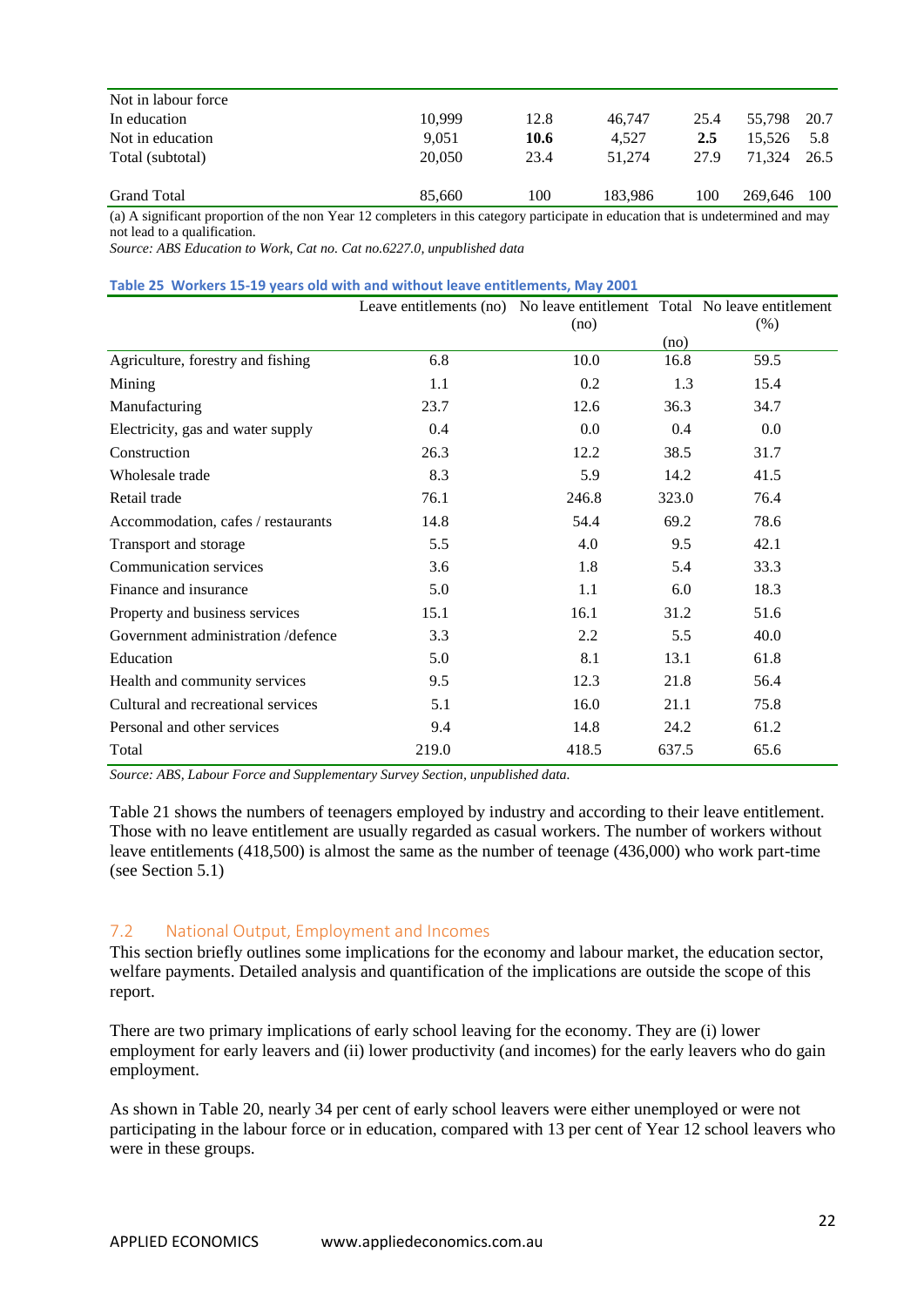Borland (1996) estimates that male Year 12 completers are paid on average 7 per cent more than early completers. For females, the corresponding premium is 5 per cent.

Of course, it cannot be assumed that completing Year 12 would reduce the proportion of leavers who are unemployed or outside the workforce from 34 per cent to 13 per cent. As noted in Section 3.3, early school leavers may suffer from other disadvantages such as poor learning abilities and a less supportive household.

To show the *potential order of magnitude gain* from further education and training, suppose that the proportion of leavers who are unemployed or outside the workforce could fall from 34 per cent to 20 per cent. This would represent employment for an extra 11,000 young persons per annum who are now unemployed or not in the labour force. Allowing a modest average income of \$17,500 per annum, a little more than the minimum annual wage, the extra schooling would generate about \$190 million in extra incomes per annum.<sup>5</sup>

Of course, this amount would be cumulative as *each* annual cohort earned an *additional* \$190 million per annum. Thus national income would increase by \$380 million in year 3, \$540 million in year 3, and so on.

In addition, further education could raise the productivity of early school leavers who are in employment but not in further education or training. There are approximately 28,000 young persons in this category. If their productivity and incomes increased by say 5 per cent, by an average \$1000 per annum, their incomes would rise in total by \$28 million per annum. Again, the gain would be cumulative, \$56 million in year 2 and so on. This would be *additional* to the gain due to increased employment. It must be stressed, however, that these figures are only indicative and they must be subject to further analysis before they can be used for policy purposes.

### **The Education Sector**

In order to achieve these productivity gains, it would be necessary to provide further education potentially to the 54,000 students who do not receive this education or training at present (see Table A1). At an annual cost of \$8,000 per student, which is an average TAFE cost per annum, and allowing that many students would do more than one year of additional education, the cost could be in the order of \$700-\$800 million per annum. Again this is an order of magnitude estimate which cannot be used for policy purposes at this stage.

Various State governments have set education and training targets. For example, the Victorian government aims to achieve Year 12 education or its equivalent for 90 per cent its young people by 2010. The Queensland government target is that the proportion of young people completing Year 12 should match that expected for leading OECD countries. To achieve this, 92 per cent of the age 24 population should achieve Year 12 or its equivalent.

In 2001, 184,000 15-19 completed Year 12. A 90 per cent national completion target would increase the pool of skilled people by 55,000 individuals per annum.

Achievement of such a target would require a more integrated approach to the final years in secondary schools and recognition that a Year 12 Certificate is not suitable for everyone. Successful transition in other OECD countries includes a high degree of vocational and apprenticeship training and pathway planning programs. Despite increased expenditure in such programs in Australian area over the last decade, there has been little increase in the numbers in the 15-19 age groups participating in these programs. Another area of concern is the low level of completion in VET programs.

#### **Implications for welfare payments**

The youth allowance varies with circumstances. Sixty eight per cent of recipients live at home and receive an average of about \$90 per week. The other 32 per cent live away from home and receive an average of

<sup>1</sup> <sup>5</sup> This assumes that the new entrants to the labour market will not affect the wages of existing unskilled workers.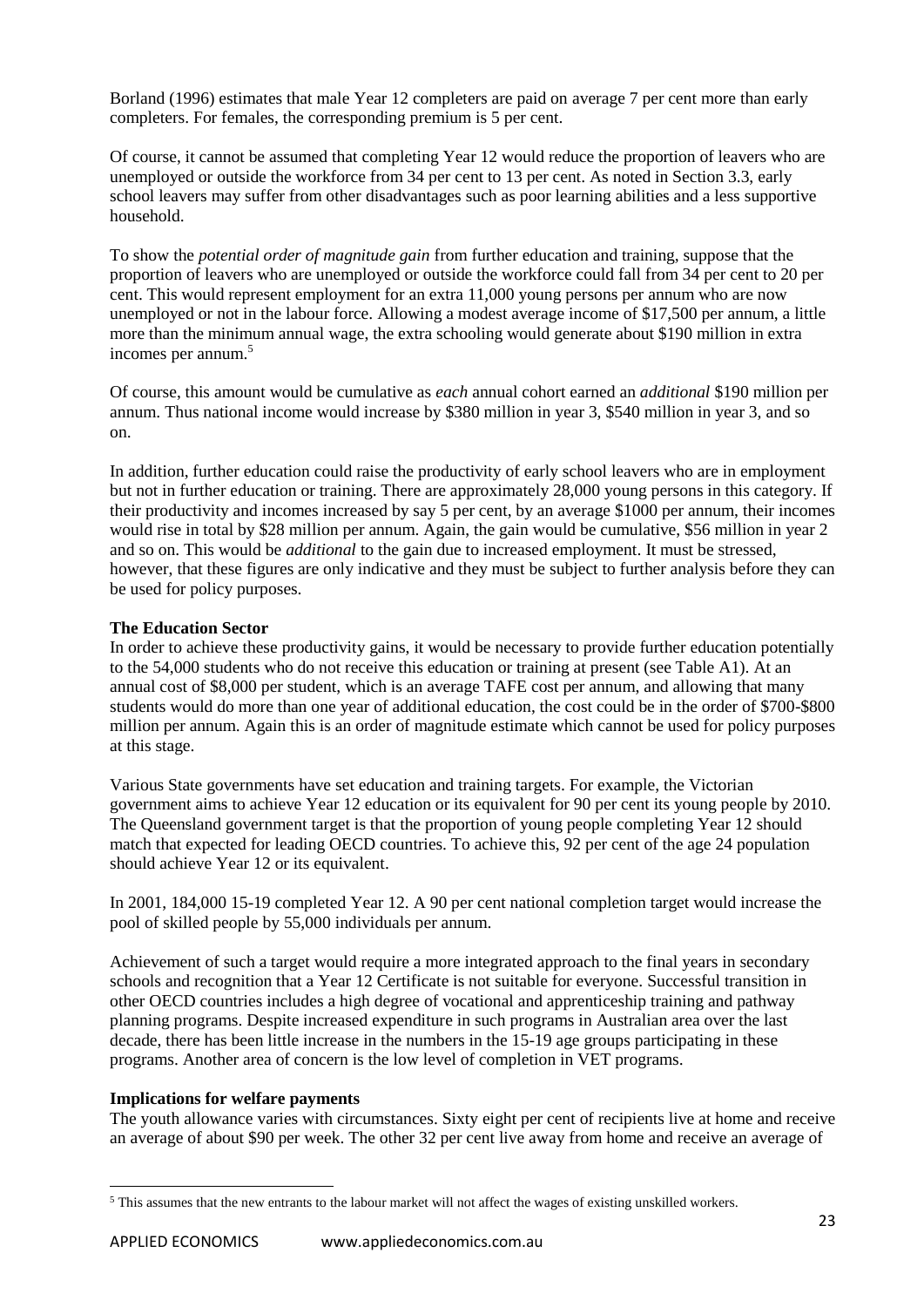about \$135 per week. Allowing an average of \$100 per week, each young person taken out of YA represents welfare savings of \$5000 per annum.

Transferring 10,000 people out of YA and into work would represent welfare savings of \$50 million per annum

### <span id="page-23-0"></span>7.3 Policy Options

The aim of this paper is to provide detailed basic information on teenage education, training and employment and some costing implications. Policy analysis is a separate issue. However, some points are clear.

First, the nature of the problem needs to be identified. Many students experience significant learning problems in Years 7 to 10. Many students perform poorly or strongly dislike school, and sometimes both. But early school leavers are not only the problem. Many young persons who enter further education complete a small proportion of modules. Also some students completing Year 12 may gain little in their last two years of study.

Clearly, policy initiatives must be based on programs that will motivate young people. The client group will decline initiatives that do not appeal to them. Policy initiatives are likely to include both pathway programs that encourage young people to engage more with education and more attractive educational and training packages.

Overall, there are five main strategies for tackling problems of early school leaving and related low education and training and low employment and productivity.

- 1. Improved schooling programs
- 2. Investment in pathway programs, including case management and mentoring
- 3. Greater provision of education and training through TAFEs and other registered training providers, including more apprenticeships and traineeships
- 4. Labour market subsidies to employers or employees
- 5. Use of the welfare benefits system to encourage more education and training

These programs are not mutually exclusive. Rather the best package of programs is required. The best strategy is likely a mixture of penalties and incentives approach rather than all stick or all carrot. Too harsh a policy will turn young people to black market activities and anti-social behaviour. Too soft a policy creates welfare dependence.

Almost certainly an effective package of programs will require more resources allocated to training and education. These programs may be expensive and must be cost-effective. Applied Economics is currently evaluating a youth skills entitlement (based on strategies 2 and 3 above, though not limited to these) for the Dusseldorp Skills Forum. This study is due for completion around September this year.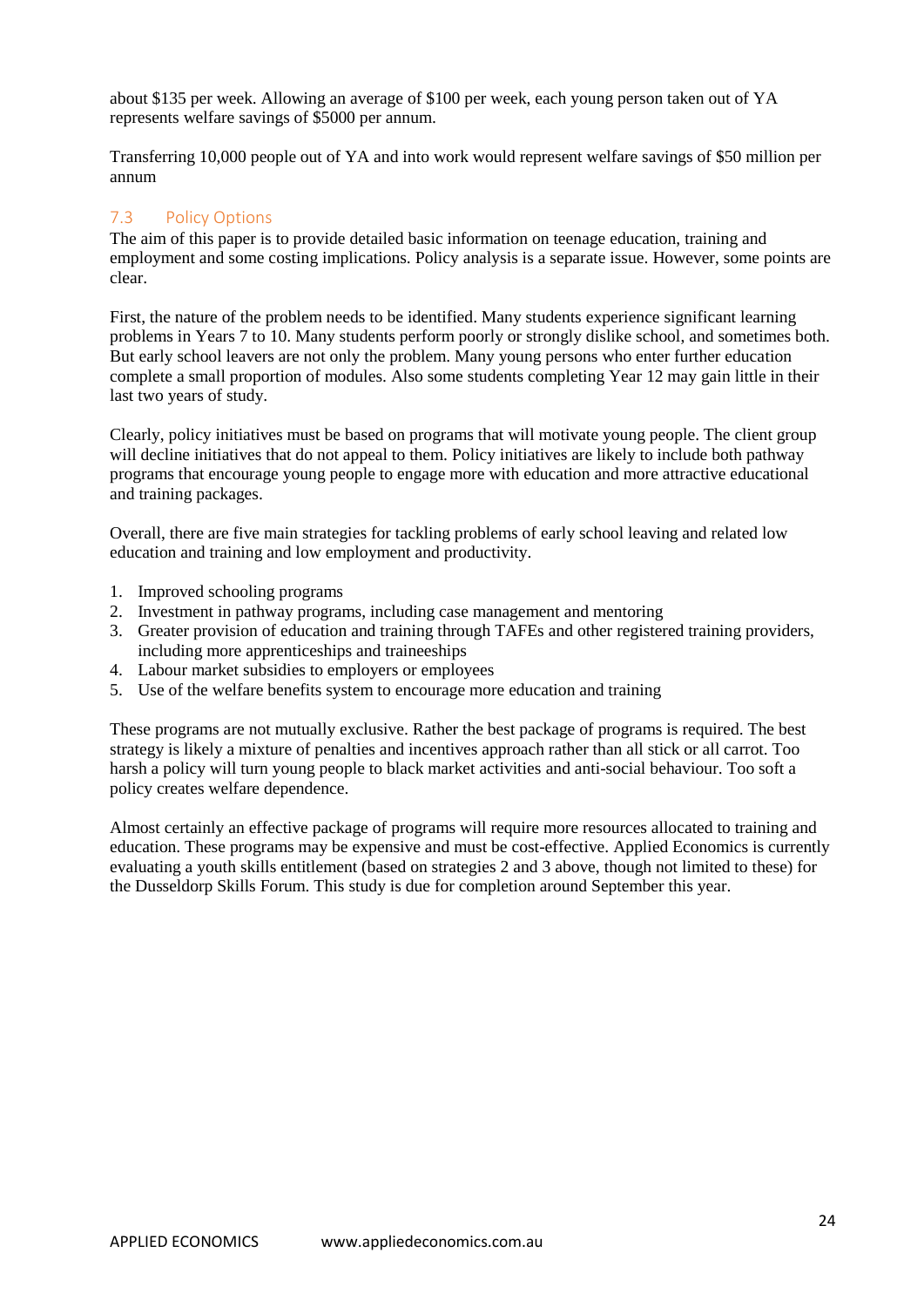# <span id="page-24-0"></span>References

- Australian Bureau of Statistics (ABS), various years, *School Australia*, (Cat No. 4221.0). AGPS Canberra.
- Australian Bureau of Statistics (ABS), 2001, *Education to Work*, (Cat No. 6227.0). AGPS Canberra.
- Australian Bureau of Statistics (ABS), various years, *Labour Force Australia*, (Cat 6203.0). AGPS Canberra.
- Australian Bureau of Statistics (ABS), 2002, *Persons not in the Labour Force*, (Cat 6220.0). AGPS Canberra.
- Australian Bureau of Statistics (ABS), 2001, *Underemployed Workers in Australia*, (Cat 6265.0). AGPS Canberra.
- Ball, K., and Lamb, S., 2001, *Participation and Achievement in VET of non-completers of school*, ACER.
- Borland, J., 1996, 'Education and the Structure of Earnings in Australia', *Economic Record*, 72, 370-80.
- Department of Family and Community Services, 1999, *Income Support Customers-A Statistical Overview*.
- Lamb, S., and McKenzie, P. 2001,*'Patterns of Success and Failure in the Transition from School to Work in Australia',* ACER.
- Lamb, S and Rumberger, R. 1998, *The Early Work and Education Experiences of High School Dropouts: A Comparative Study of the United States and Australia*. Longitudinal Surveys of Australian Youth Research Report, ACER.
- Marks, G. and Fleming, N., 1999, *Early School Leaving in Australia: Findings from the 1995 Year LSAY Cohort*', Research report no.11, ACER.
- NCVER, 2000, *Australian Vocational Education and Training Statistics*, ANTA.
- Robinson, L., 1999, The effects of Part-time Work on School Students. *Longitudinal Surveys of Australian Youth Research,* Report No. 9, ACER.